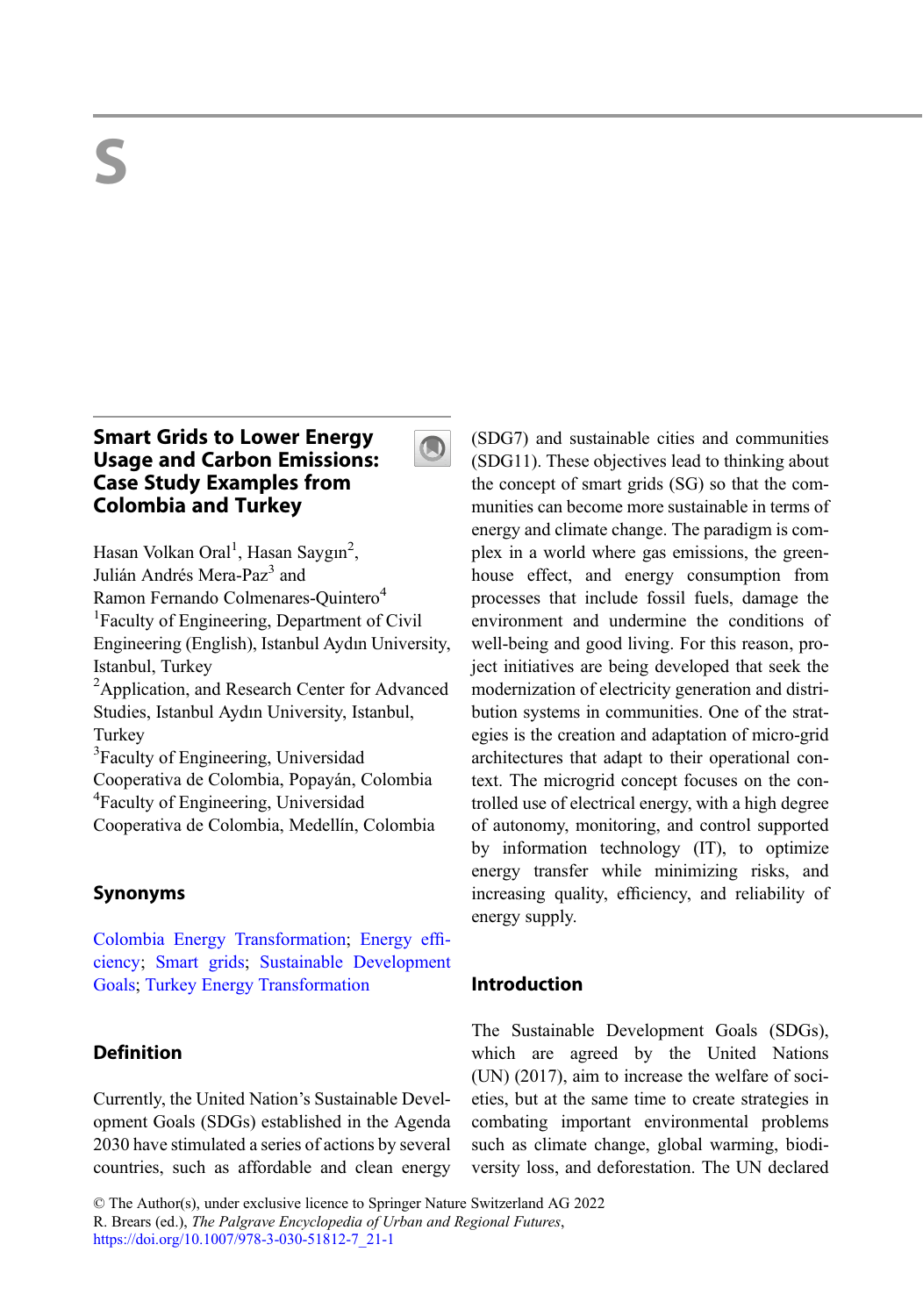17 SDGs, which are accepted by 193 countries. In 2018, these goals were updated and renewed. Among the SDGs, the purpose of referring to the concept of the smart city through the establishment of sustainable cities can be connected through SDG 11. The main aim of this goal is to make cities and human settlements inclusive, safe, resilient, and sustainable (Oral et al. [2020\)](#page-15-0). According to UN Environment [\(2020](#page-16-0)), the concept of sustainable cities is sustainable consumption and production roadmap for cities covering all the sectors and upstream interventions through policy, technology, and financing to reduce and manage pollution and waste. The types of pollution are various, but one of the significant types, also known as air pollution, is based on Greenhouse Gas Emissions (GHGs) emissions from industrial plants in cities. The main sources of GHGs can be grouped under electricity generation, transportation, industrial processes, commercial and residential activities, agriculture, land use, and forestry. For instance, in the United States of America (USA) the contribution of these GHGs by economic sectors in 2018 were noted as Agriculture (10%), Transportation (28%), Electricity Generation (27%), Industry (22%), Commercial and residential (12%). Among them, electricity production generates the second-largest share of GHGs emissions. Approximately 63 % of the country's electricity comes from burning fossil fuels, mostly coal and natural gas (EPA [2020](#page-14-0)).

A significant route to sustainable development (SD) is the convergence of smart grid technology (SGT), renewable energy infrastructure, and low-carbon emissions in power generation systems. In addition, SG strategies increase the quantity of variable renewable energy generation that can be used in power systems, thus increasing the ability of grid-connected clean energy systems such as solar, wind, and photovoltaic. Secondly, in the power sector, an SGT encourages energy saving. The key benefit of the SGT is that it will increase the efficiency of the usage of power grids and the efficiency of power consumption (Hu et al. [2014](#page-15-0)). The term "SGTs" is described by Milborrow ([2016\)](#page-15-0) as different technologies that might need to be introduced in the future to allow more efficient operation of electricity

networks. Improving energy efficiency is one of the major advantages of intelligent grids. SGT optimizes demand and supply management for energy, minimizes the loss of electricity between power plants and customers thereby saving electricity. Related costs of constructing new power plants can also be avoided due to decreased peak demand. Via increased production and use of clean, renewable energy, SGTs also produce lower GHGs as a response to their contribution to climate change (Lee et al. [2012\)](#page-15-0).

The research question of this study can be summarized as: "Which architecture model among SA applications is the most suitable for reducing energy use and carbon emission especially in off-grid communities?"

Consequently, the purpose of this book chapter is to present how lower energy usage and carbon emissions can be achieved based on SA architecture models in Colombia and Turkey to fill the gap in the literature.

The following is the book chapter's organizational structure:

- Section 4 provides a literature review on SGT architecture models, presenting the pros and cons of the systems
- Section 5 provides an overview of the current situation in Turkey and Colombia
- Section 6 presents the likely future applications in Turkey and Colombia
- Section 7 shows Results and Discussion
	- Section 7.1 proposes a data-structure architecture for smart grids
	- Section 7.2 summarises reference models for big data architecture
	- Section 7.3 outlines the challenges in designing big data architectures for smart girds
- Section 8 concluded the study

# Smart Grids Architecture Models Available in the Literature

Below is an analysis of the advantages and disadvantages of different architecture models for SGTs, detailing the relevant components and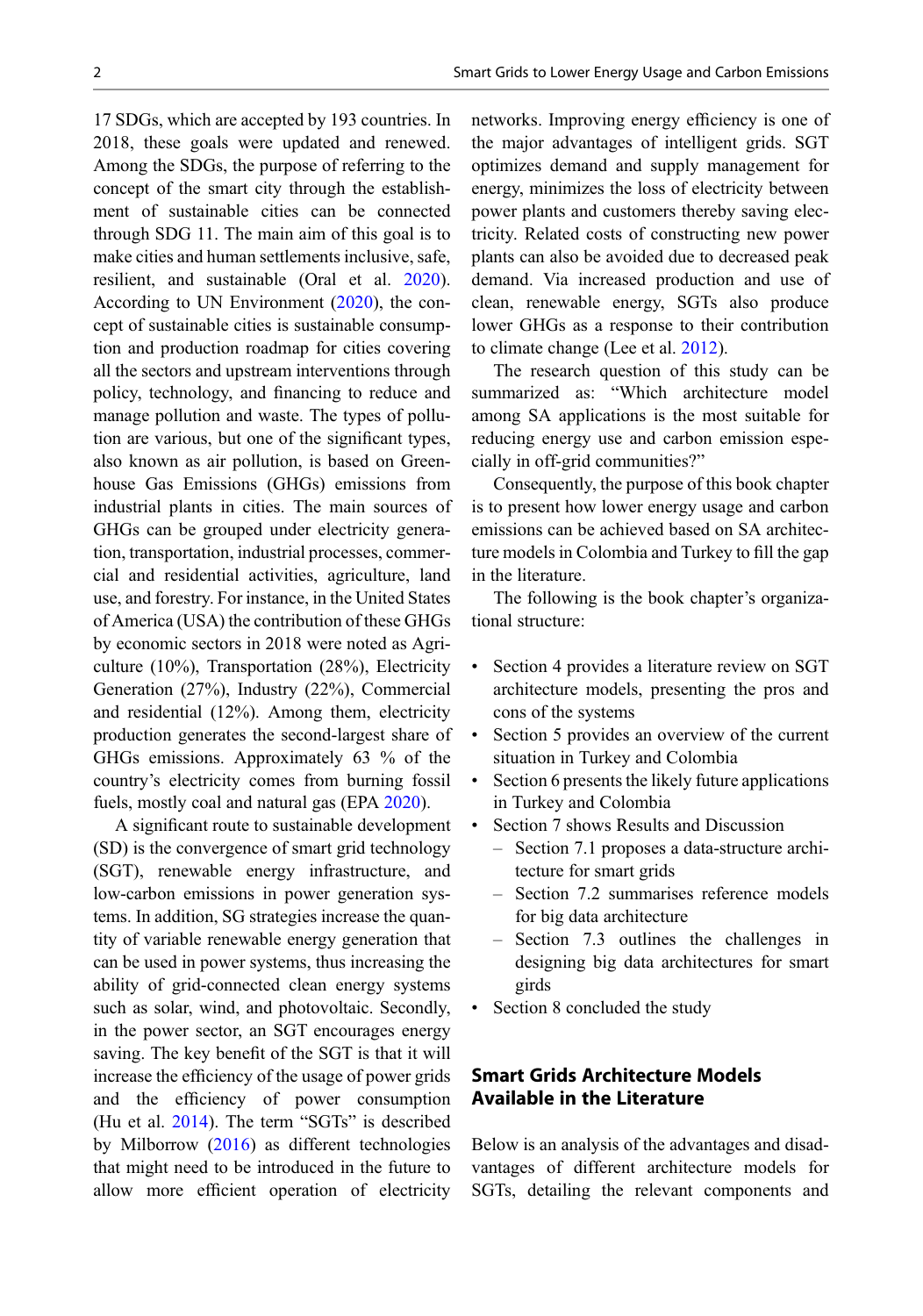characteristics. The architecture models reviewed in this section are SGAM (Smart grit architecture model), SGM (Smart micro-networks), AMI (Advanced metering infrastructure), ADA (Advanced distribution automation), DER (Distributed energy resources).

1. SGAM - SA architecture model It is an architecture model that is characterized by having a neutral technological position, adaptable to both traditional and unconventional energies. One of its main characteristics is having a set of interoperability layers that, in an articulated way, facilitate the proper functioning of the architecture. It is composed of: a commercial layer where the commercial goals, the regulatory, and policy approaches are outlined; a layer of functions where the use cases and functions for the micro-network are described; an information layer where the structure and modeling of the data are carried out; a communications layer where the protocols and rules for communication are established and finally, a layer of components where the domains are established: Process, field, station, operation, company and marketing and the other domains of Generation, transmission, distribution, distributed energy resources (DER), customer facilities (Trefke et al. [2013\)](#page-16-0).

SGAM those involved in micro-network creation projects, by providing a comprehensive methodology to achieve a micro-network. In the case of management (Jacobson et al. [2016\)](#page-15-0), it allows information to be shared between projects that implement similar use cases, with different technical solutions that lead to the so-called SGT.

2. Smart micro-networks (SGM) are a SA architecture, which is characterized by the interaction of interoperability functions. It is supported in three main layers that interconnect with each other. The first is a process layer in which all business and regulatory or normative processes are managed. The second is the station layer which includes activities, in addition to managing information, functional and non-functional requirements, procedures, records, storage, protocols, infrastructure, equipment, and communications. Finally, there is the operations control layer in which monitoring, follow-up, control, and supervision are carried out, with a special emphasis on the detection of alternative solutions to failures., This is a centralized control system generally accompanied by sensors, added to an automated control system supported on a distributed operating system for the management of SA resources and the management of the electrical network. Another important feature is the implementation of common methodologies that are based on traditional and evolutionary processes. Currently, there is no documented evidence of the application of agile methodologies, which would surely be good practice due to the successful application in other architectures (CENELEC [2014;](#page-14-0) Zakariazadeh et al. [2014](#page-16-0).

3. Advanced metering infrastructure (AMI) is an architecture proposed in a disruptive way, in it the paradigm of the layers or levels of its structure is broken and is replaced by the concept of various stages of communication, management, and engineering, where the AMI architecture becomes a system that combines smart meters, data management systems, technological communication networks in a bidirectional way, transforming the concept of architecture and allowing the effective interpretation of supply and demand management information. In some articles or scientific documents identified in the literature review, complex situations of security risk arising from alteration or modification of data are evidenced. However, it is mentioned that the solutions can be achieved through adequate public policies, regulations, and norms. Consequently, a suitable implementation of the AMI architecture is possible due to the strategic and rapid response to the needs of the demand, the monitoring of energy quality, the distribution process, efficiency of use, and the tendency to reduce the environmental impact. In documented cases, it mentions the application of agile methodologies such as Scrum, XP, lean, among others (Rua et al. [2010;](#page-15-0) Stellman and Greene [2014;](#page-16-0) Abdulla [2015\)](#page-14-0).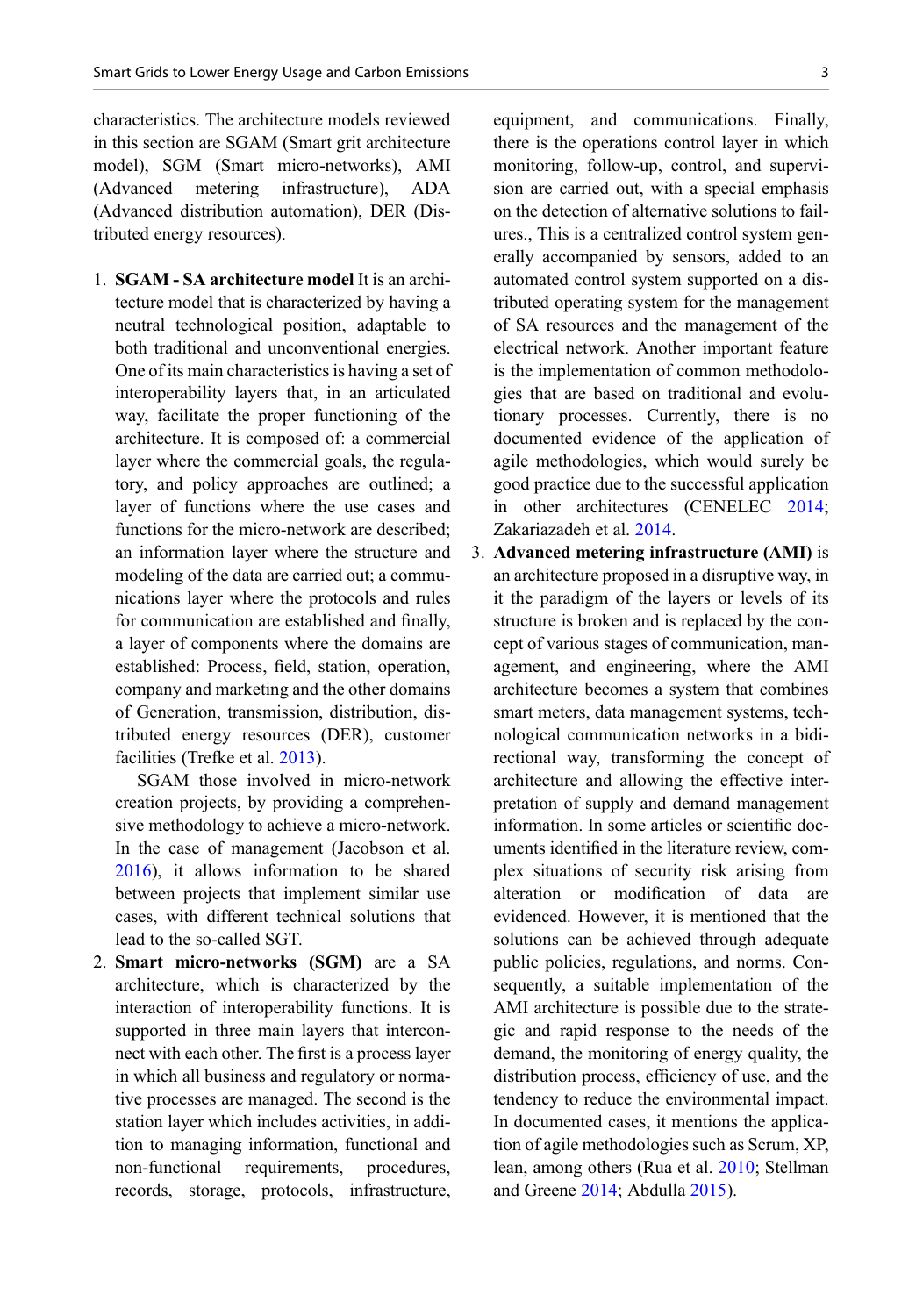- 4. Advanced distribution automation (ADA) In this architecture, bidirectional smart meters are consolidated and are expected to improve the quality of service, as the automation of energy distribution processes is increased, with an integrated, real-time monitoring system optimizing the efficiency in the delivery of energy, reducing failures and interruptions. The fundamental bases are the sensors, transducers, and intelligent electronic devices (IED) with a large amount of behavioral information being collected via the micro-network. Through the SCADA system (supervision, control, and data acquisition), the micronetwork is managed with greater speed, reliability, and efficiency (Hanser [2010;](#page-14-0) Mohassel et al. [2014\)](#page-15-0). In reports from the Center for Energy Advancement through Technological Innovation (CEATI) (Hanser [2010\)](#page-14-0) (Kolberg and Zühlke [2015\)](#page-15-0), an attempt is made to define and show that for the network to behave intelligently, it must include automated monitoring of the network with sensors to improve reliability, automatic monitoring of equipment to improve maintenance, product monitoring based on supply and demand analysis to improve service quality. ADA architecture documentation mentions that experiments and projects are underway demonstrating its implementation results in the reduction and control of the voltage force, or voltage, and the conservation and management of the flow of electric current or intensity is achieved. The architecture also gives greater accuracy in the detection of faults and their location plus analysis of the structure of the integrated monitoring and supervision system while providing results and reports on the operation of the micro-network.
- 5. Distributed Energy resources (DER) architecture aims to enhance energy resources in a way that optimizes planning the design of the network, for which a distributed electricity generation system is established (DG) (Beck et al. [2015](#page-14-0); Bodek [2018\)](#page-14-0). Key in planning is the analysis of geographic areas, the social and economic impact of the region (Highsmith and Cockburn [2001](#page-15-0)). An interesting characteristic

of this architecture is its adaptability to accommodate conventional electrical energy systems with sensors and a system of micro generation with connections and control from alternating current (AC) to direct current (DC) (McGranahan et al. [2005\)](#page-15-0). There is monitoring, control, and supervision system for energy storage (ESS) allowing virtualization of the use of load fluctuations, adapting to variables that influence the balancing of supply and demand (Brown [2008\)](#page-14-0) in micro-grid processes managing: losses in the system, real-time fault detection, average interruption duration index (SAIDI), giving better power distribution, and a favorable cost-benefit ratio.

According to Zavoda ([2008\)](#page-16-0), a case study is reported where the DER architecture is used to reduce greenhouse gas emissions and while optimizing the use of electrical energy in a shopping center in Sydney Australia. It included integration between renewable energy (solar and thermal) with conventional energy. After implementation, a comparison is made taking into account: (1) cost and emissions solution compensation, (2) the cost of reduced emissions achieved in each investment scenario, and (3) benefits of investment concerning the business in a typical scenario. The results show that energy costs are reduced by 8.5%, carbon dioxide emissions are reduced by 29.6% and it is predicted that by making a greater investment in the construction of a micro-grid with a network architecture of 90% renewable energy can offer a 72% reduction in carbon dioxide emissions and a 47% reduction in energy costs. In the words of the authors: "the study demonstrates effectiveness, efficiency and flexibility of DER architecture for micronetworks in changing market conditions".

According to a literature survey by Kantarci and Mouftah ([2011\)](#page-15-0) of wireless sensor networks (WSNs), they will play a key role in the extension of the smart grid technology toward residential premises and enable various demand and energy management applications. The authors concluded that the packet delivery ratio, delay, and jitter of the wireless sensor home area network (WSHAN) improve as the packet size of the monitoring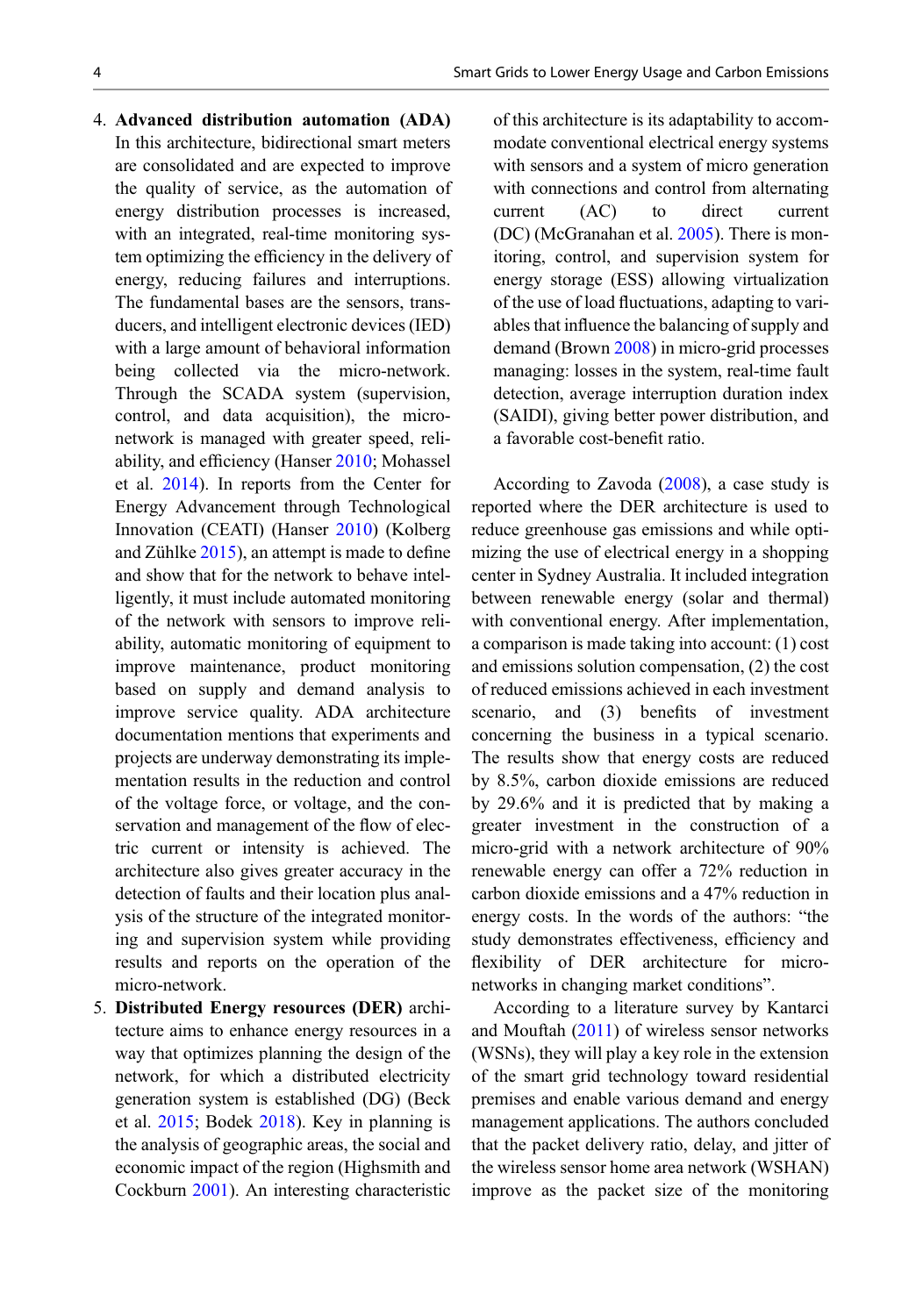applications, that also utilize the WSHAN, decreases. Kanchev et al. ([2011](#page-15-0)) proposed a model that aims for a deterministic energy management system for a microgrid, including advanced PV generators with embedded storage units and a gas microturbine. In conclusion, the authors suggested that the hypothetical business cases associated with smart grids and distributed resource integration provide more value to microgrid management.

Pawar and Panduranga ([2019\)](#page-15-0) conducted a study about the design and development of a flexible Smart Energy Management System (SEMS) for optimal power negotiation and concluded that the design of a smart energy management system aims to replace the scenario of a complete power outage in a region with partial load shedding in a controlled manner as per the consumer's preference.

Rathor and Saxena [\(2020](#page-15-0)) summarized the studies relevant to the energy management system for a SA, that presents an overview and key issues. Hence, this review paper gives a critical analysis of the distributed energy resources behavior and different programs such as demand response, demand-side management, and power quality management implemented in the energy manage-ment system. Added to that Xu et al. ([2016\)](#page-16-0), Prakesh and Sherine [\(2017](#page-15-0)), and Etesami et al. [\(2018a,](#page-14-0) [b\)](#page-14-0) proposed different approaches and novel models related to deploying efficient, smart energy grid management techniques.

Trefke et al. [\(2013](#page-16-0)) investigated the smart grid architecture model (SGAM) used for case management in a European Smart Grid Project. The authors highlighted the importance of determining the Key Performance Indicators (KPIs), which are closely related to having the highest efficient energy production.

Gottschalck et al. [\(2017](#page-14-0)) investigated SGAM methodology in a broad sense. In the study, the methodologies used under this model were examined in detail, and the usage of these methodologies was exemplified with case study examples. Uslar et al. [\(2019a](#page-16-0), [b\)](#page-16-0) reviewed the studies in the literature under the title of "Applying the SA Architecture Model for Designing and Validating System-of-Systems in the Power and Energy Domain: A European Perspective." The authors provide a comprehensive overview of the state-ofthe-art and related work for the theory, distribution, and use of the aforementioned architectural concept in Europe.

A limited number of studies (Pratt et al. [2010;](#page-15-0) Fu et al. [2012](#page-14-0); Darby et al. [2013\)](#page-14-0) have been found on the SA architecture on low carbon emission and energy use. Pratt et al. [\(2010](#page-15-0)) reported the reduced  $CO<sub>2</sub>$  benefits as the result of deploying SGAM, which are based on a survey of published results and simple analyses. Fu et al. [\(2012](#page-14-0)) investigated the potential use of SGAM in China, and Darby et al. [\(2013](#page-14-0)) examined the potential carbon impacts of smart grid development in some European countries. Moreover, as for Colombia, Rey et al. ([2013\)](#page-15-0) and Roldan et al. [\(2013](#page-15-0)) investigated the potential use of SGAM and for Turkey, Colak et al. ([2014\)](#page-14-0) presented the SA opportunities and applications relevant to the SGAM approach.

# Current Situation for Smart Energy in Turkey and Colombia: Turkey

In Turkey, [smart energy](https://magg4.com/sahin-caglayan-surdurulebilir-enerji-icin-teknolojik-cozumler/) investments in the public utility sector are maintained by the government and stakeholders. Smart directives requiring the use of energy are another element that has led to the increase of investments in Turkey's energy sector. For instance, Northeast Group conducted a study in 2016 in Turkey with the eastern and central European countries (Keskin [2021](#page-15-0)) that focused on SA applications. Approximately \$ 25.2 million investment has been made focused on eliminating power outages and reducing the power transmission and distribution losses. According to this report, the government's "intelligent distribution automation systems" in the distributed renewable energy resources will play an enabling role in promoting the use of rechargeable electric vehicles.

### Smart Meter Systems

According to the 2009/72 / EC Electricity Directive, smart meter usage of countries in the European Union (EU) region requires a transition to 80% by 2020. In line with this directive, Turkey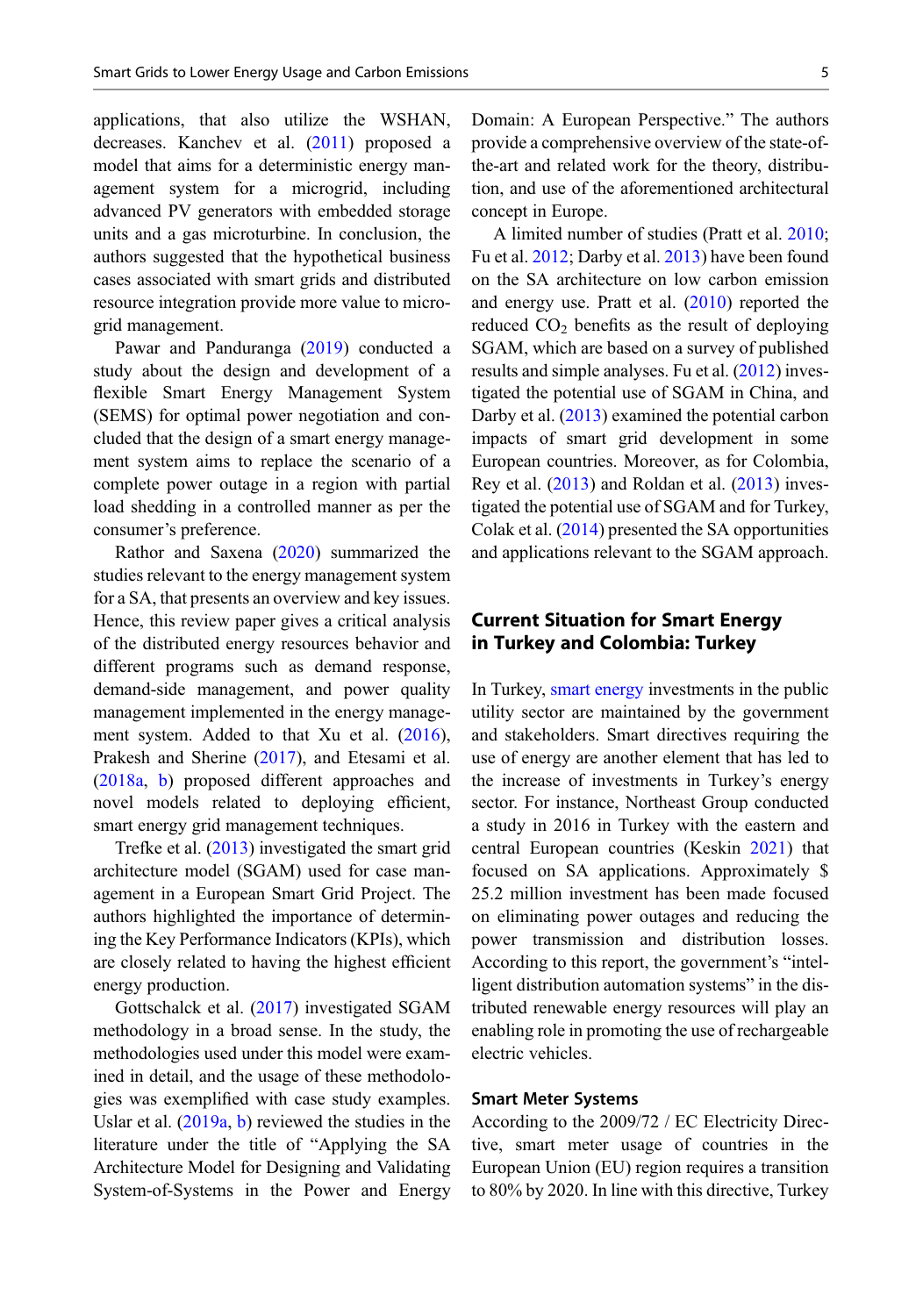has committed to increasing investment in smart metering infrastructure to greatly reduce energy losses. A 2017 Frost & Sullivan report forecast that Turkey would need to install 3.6 million smart meters per annual installation of smart meters to meet the 2020 EC directive. According to this report, Turkey already surpassed this target in 2016 installing 4.6 million smart meter units (Nhede [2017\)](#page-15-0).

However, in Turkey, the lack of standardization and public awareness of smart meter technologies impedes their successful use. As a result, in the first phase, intelligent systems are introduced in Turkey through pilot projects. A research analyst at Frost & Sullivan says: "The legislation provides the necessary infrastructure for the transition from old meters to electronic meters. Since the Turkish authorities do not have sufficient technical expertise in smart electricity, international companies are setting an example in this regard."

#### An Example

Enerjisa (Electricity Distribution Company of Sabanci Holding) serving 20 million consumers is Turkey's largest energy distribution service company and is deemed to provide a "public service." The European Bank for Reconstruction and Development (EBRD) forecast that \$100 million needed to be invested in Turkey for intelligent-energy infrastructure, and Enerjisa has invested \$ 28.6 million. According to The Financial Times, this investment by the private energy sector in Turkey aims to provide the advanced work of the three leading energy companies in the country. According to Power grid International, since 2016 to achieve clean energy in Turkey there has been a significant increase in investment in digital technologies, and this has led to Turkey's first digital power plant being established.

#### Energy Diversity

Today, 33% of Turkey's energy comes from natural gas. According to (Daily Sabah [2020](#page-14-0)) Energy, the Turkish government aims to generate 30% of its energy from renewable sources, including solar (solar) and wind, by 2023. Although the government does not fully plan to use solar and

wind resources as the main source of energy production, it aims to meet a significant proportion of the country's energy demand from natural gas for a long time.

In April 2017, Wärtsilä, independent energy producer Yeşilyurt Enerji Elektrik Üretim A.Ş. signed an agreement to modernize a 73 MW natural gas facility. Within the scope of developments in the Solar PV (photovoltaic) industry, ET Energy is carrying out its 19 MW solar project in Kahramanmaraş, located in the south of Turkey. In October 2017, it was announced that the project will have an annual power generation capacity of 37,000MWh. According to PV Tech, this project will act as a supplement to the base-load energy generation to meet the country's peak demand.

ATurkish roadmap report, 'Turkey Smart Grid 2023 Vision and Strategy Determining Project, Short and Mid-Term', prepared for Electricity Distribution Services Association (Elder [2020](#page-14-0)) by AF MERCADOS EMI, collated information in 2014 from projects focused on research and development aimed at electrical energy infrastructures with advanced measurement, implementation of pilot plans with smart meters and communication controllers. The report developed a plan based on this information to focus technical efforts on the following topics:

- Advanced network monitoring, control, and management systems
- IT infrastructure and data analytics
- Enterprise application integration
- Distributed energy integration and storage
- Smart grid company vision and strategy
- Geographical Information Systems (GIS) and asset management
- Electric vehicles
- Customers and smart meter infrastructure
- Communication infrastructure
- Cyber security

To concentrate this work and research effort, it has been proposed to group these into 3 categories: (Elder [2020](#page-14-0))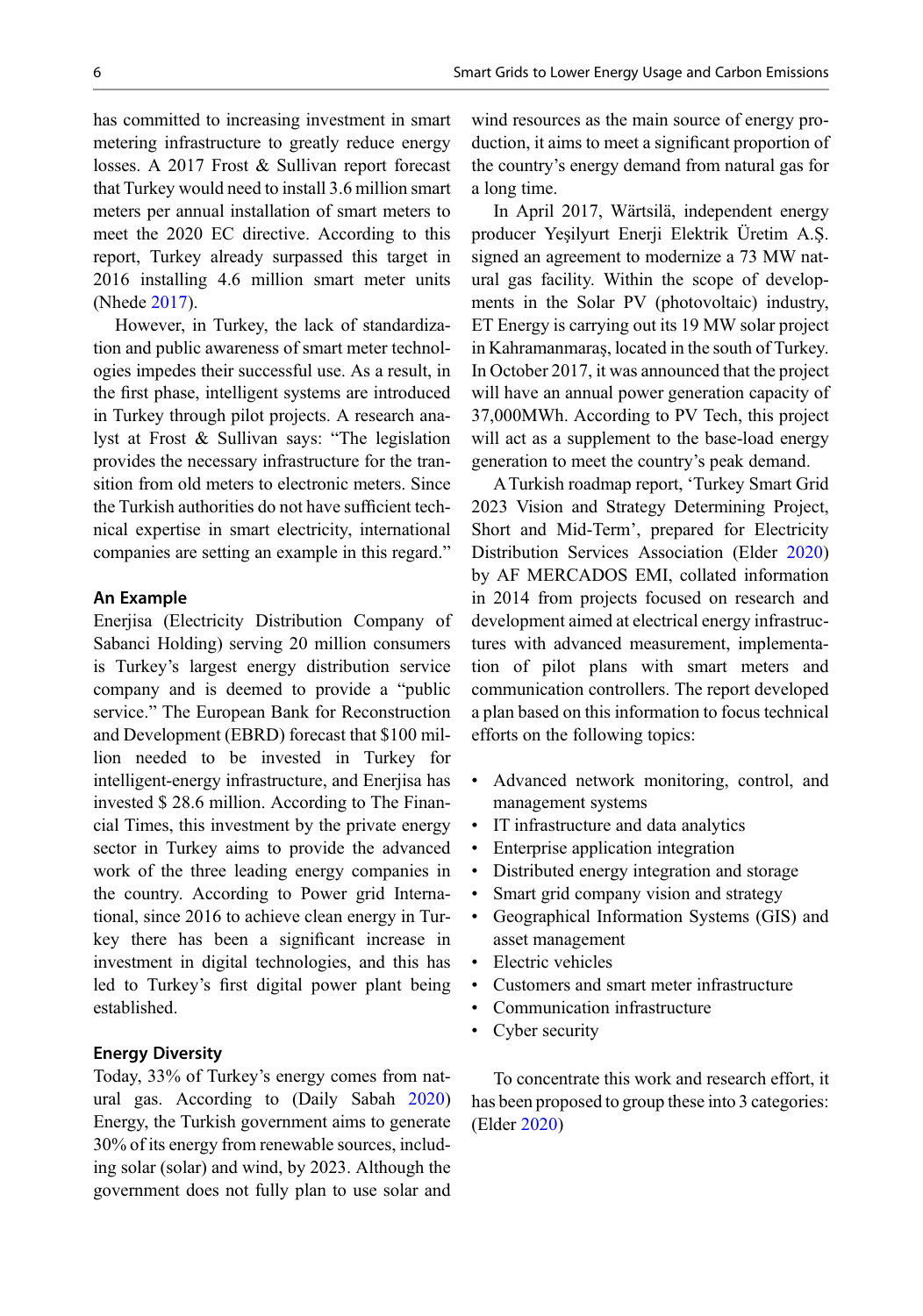- 1. Smart Network Management: This category is aimed at the activities of distribution companies including among others administration, management, model design, and business processes, that are subject to advanced supervision of the network through an automated SCADA (Supervision, Control, and Data Acquisition) control system. This allows the activities to be both coordinated, examined, and evaluated in an automated way for the different operating scenarios and situations that may arise with the proper functioning between the power generation station(s) and the distribution feeders.
- 2. Smart Embedded System: This category is defined for components that are built or designed for the integration of low or medium voltage of electric current, and has a fundamental objective to achieve decreased carbon emissions. In the document, they are discussed at different scales and focus on electrical energy already in the distribution phase, i.e., associated with customer energy access, for example, energy storage in batteries, power plants, electric vehicles, etc.
- 3. Smart Markets and Customers: This category relates to elements that have to do directly with the consumption of electricity, for example, smart meters, management indicators such as balances in supply and demand, energy trading, and consumption functions, communications, the use of information and communication technologies, the physical and logical security of devices. The highest investment costs that are incurred in this category are usually in infrastructure and devices and this is where the most innovation and development is required.

Running across these categories, it is proposed that there should be a component of training and strengthening in technical and systems competencies from academia, entrepreneurship, technologybased companies supported by industry to create technological prototypes that improve and allow a harmonious balance between energy consumption and environmental conservation. For Turkey as a nation, it is essential to reduce its carbon footprint and that distribution company reduces the levels of loss by technical and non-technical part of the

energy flows while increasing network sustainability and energy quality. In parallel, competence development needs to support increased responsiveness and resilience of the network, and awareness of the situation of the network by companies and consumers.

Aligned to this competence development is the promotion and support of research and innovation in academic and industrial sectors to create devices and systems that support generation processes, measurement, and distribution with sophisticated technologies, that are equitable with the environment and real-time operation. These technologies need to be able to support the increase in capacity through the interconnection of renewable energies. The soft issues that these technologies must support include strengthening of strategies of prosumer communities (simultaneous consumers and generators of electrical energy), all in a constructive approach to a future where environmental sustainability and energy supply are economically viable for industrial and domestic consumers. These characteristics need to be in place to support continued growth in industrial and social prosperity for the participating countries.

## Colombia

In Colombia the formulation of the document "Smar Grid Colombia Vision 2030", for the Colombian context, an analysis of the international context is carried out, where developments of countries such as Australia, Canada, the United States, Japan, China, South Korea are observed. Where it is noted that in the aforementioned nations there are elements in common, oriented to political-social and organizational elements, in particular, the ensuring the provision of a quality electricity supply, allowing economic growth, solutions aligned to the challenges facing Colombia in the face of the fulfillment of actions for the sustainable development goals.

The document "Study: Smart Grid Colombia Vision 2030 - Roadmap for the implementation of smart grids in Colombia" Created with financial funds from the Korean Fund for Technology and Innovation. Created within the framework of technical cooperation ATN-KK- 14254-CO (CO-T1337) with the Inter-American Development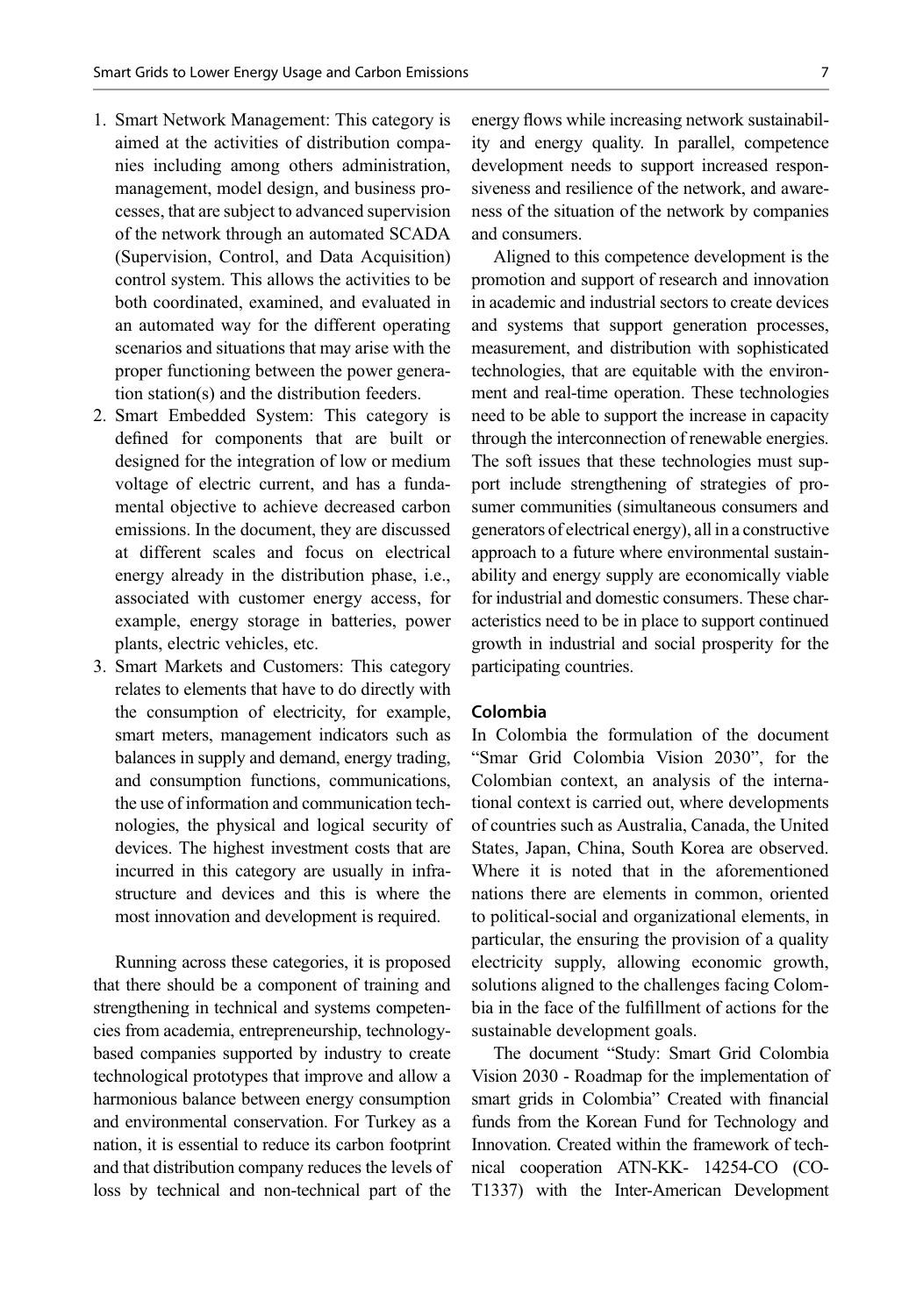Bank - IDB, the Ministry of Mines and Energy, and the Ministry of Information and Communication Technologies. It is consolidated in 4 large parts:

- 1. General view and a summary of the analysis
- 2. Road map of the implementation of smart grids in Colombia
- 3. Analysis of policies and regulation of the electric sectors
- 4. 9 annexes that support the study.

With the consolidation of this document, true information is obtained on the current situation in Colombia and the real possibilities of the implementation of smart grids.

#### Smart Meter Systems

In Colombia, a limited number of distribution and commercialization companies have carried out pilots that include smart meter systems at different levels of development in cities such as Bogotá, Medellín, and Cali, however, they are isolated projects that are not framed within the guidelines of national order. There is also a roadmap that defines gradual implementation phases for the systems in Colombia by 2030. However, according to the (OECD [2014](#page-15-0)) in its study on telecommunications policies and regulation, it shows Colombia is the 3 country that advances the fastest in terms of interconnectivity, especially in mobile technology.

Several motivating elements stand out to guide a clear path to the 2030 vision, the elements are:

- 1. Improving the efficiency of electrical systems
- 2. Using and/or applying renewable energy standards and objectives
- 3. Improving the reliability of electricity systems
- 4. Promoting research and innovation with new products, services, markets
- 5. Generating environments for communities to be proactive
- 6. Optimize the use of network assets

On the issue of infrastructure, the development and strengthening of an AMI is a global priority, followed by the integration of the SGAM - SA architecture model, where most studies highlight the importance of countries having an energy

policy composed of elements such as electrical energy assurance, environmental impact, conditions for electricity generation and independence, becoming prosumers, achieving a stable, flexible, and a sustainable energy supply.

The most relevant projects that are being developed with this approach are for instance, in Bogota, the Smart Metering Pilot of the Codensa company, as a result, the measurement systems have been normalized and the operation costs reduced, it is in the feasibility stage. In Antioquìa, the multiservice smart metering pilot project of the company Empresas públicas de Medellìn -EPM has impacted 1000 clients, improving the quality of service and identifying commercial energy losses and costs. In the company Internexa, the SA telecommunications project has obtained a business model and an interconnection regulatory framework, improving the telecommunications backbone (UPME [2016\)](#page-16-0).

#### An Example

Currently, the world has been transforming the processes of the energy sector, this is how the International Renewable Energy Agency (IRENA [2016\)](#page-15-0) stated that the costs of photovoltaic, solar, and wind electricity, among others, will continue to fall accordingly to the combination of increasing economies of scale, supply chains, and competitive environments. According to "Smart Grids Colombia Vision 2030," wind power is 29.5 gigawatts, solar energy is around 17 gigawatts, hydroelectric is 5 gigawatts, and biomass is 4 gigawatts. The Caribbean region and La Guajira have attracted academic and investment projects due to their political-demographic characteristics that facilitate the application of techniques, procedures, and processes to achieve project objectives.

#### Energy Diversity

In these regions the trend of use of architecture is DER to optimally manage operations, also to monetize the contribution of the system to customers, below is Fig. [1](#page-8-0) that presents the roles of the integrators, optimizers, and aggregators.

To come to this view Colombia is implementing smart network projects in different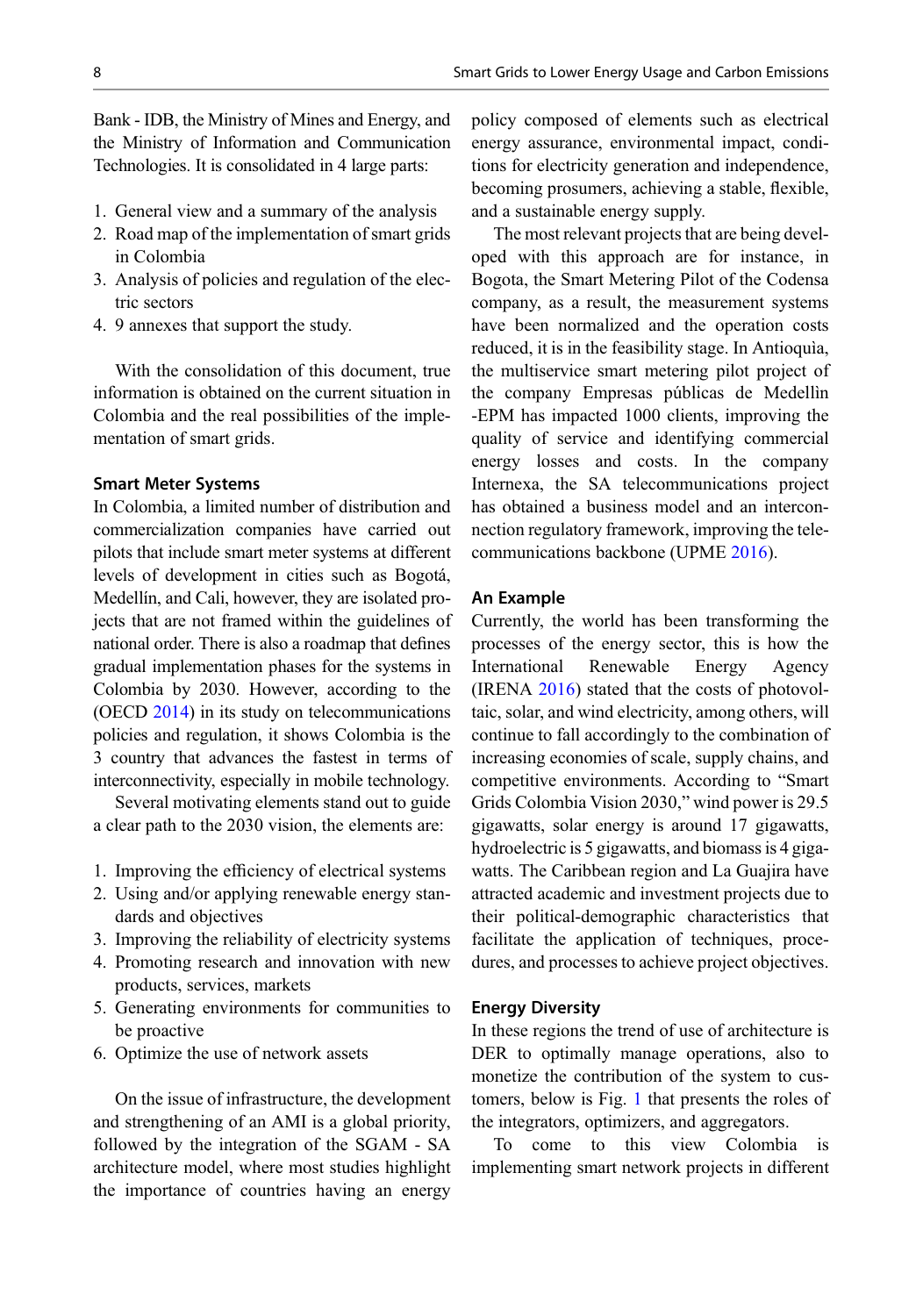<span id="page-8-0"></span>parts of the country, where the implementation of AMI is illustrated in Fig. [2](#page-9-0).

Projects will include Pilot smart metering, energy measurement technology, intelligent supervision and advanced control (iSAAC) Phase III, Multiservice Intelligent Measurement Pilot Project, IPV6 Protocol Study in the Distribution Domain Data Model in SA, Interconnection in Backbone Access Segments in Telecommunications Network, Implementation of the Measurement Management Center, software architecture for energy consumption management and measurement.

# Future of the Applications Both in Colombia and Turkey

Two countries must have a clear roadmap where the sustainable development objectives are

articulated, where strengthening is sought through the same education as that established in the 2030 agenda to provide and strengthen people in their knowledge, to reach their full potential within a framework of equity and dignity. Turkey had just signed the Paris Agreement when this work was written. As a result, Table [1](#page-9-0) contains information that was current at the time the agreement was not signed. Therefore, Table [1](#page-9-0) presents the trend about energy consumption is on the rise ranking among the top 20 countries with the highest consumption energy, emission levels increased 425 million metric tons of carbon dioxide in 2019, it is necessary and urgent to create an ecosystem that involves the government, companies, universities, organizations, among others, for strategic decision-making in the assurance of the economy, environment, regulations, education, policies.

In this framework, the future of applications focused on sustainable development and the



Smart Grids to Lower Energy Usage and Carbon Emissions: Case Study Examples from Colombia and Turkey, Fig. 1 SA Vision Source: Belmans ([2010\)](#page-14-0) (UPME [2016\)](#page-16-0)

in emergencies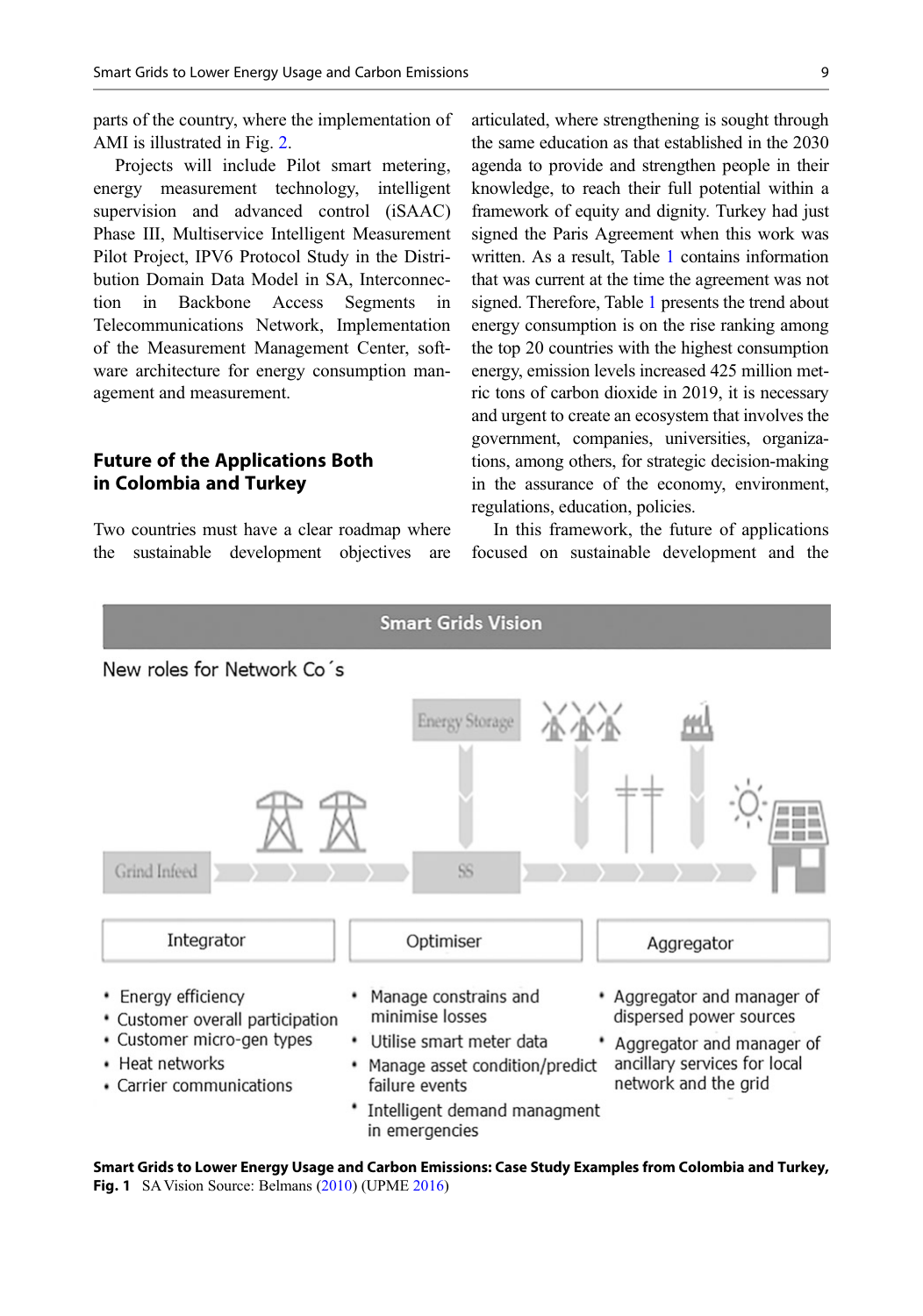<span id="page-9-0"></span>

Smart Grids to Lower Energy Usage and Carbon Emissions: Case Study Examples from Colombia and Turkey, Fig. 2 AMI infrastructure in Colombia (UPME [2016\)](#page-16-0)

| Date | Generation GWh | Consumption GWh | Consumption per capita kWh |
|------|----------------|-----------------|----------------------------|
| 2019 | 290.442        | 251.376         | 3.023,0                    |
| 2018 | 290.386        | 258.116         | 3.147,6                    |
| 2017 | 283.086        | 247.851         | 3.067,1                    |
| 2016 | 261.850        | 231.117         | 2.895.7                    |
| 2015 | 249.245        | 216.658         | 2.751,5                    |

Smart Grids to Lower Energy Usage and Carbon Emissions: Case Study Examples from Colombia and Turkey, Table 1 Turkey – Electricity consumption

Source: (IEA [2020\)](#page-15-0)

possible opportunities for improving energy consumption. Oğuzhan [\(2014](#page-15-0)) stated that the Turkish government should focus its regulatory efforts on an energy policy that is linked to sustainable development, having three fundamental pillars: social equality, economic efficiency, and guaranteeing the ecological carrying capacity. Similarly, Erdin and Ozkaya [\(2019](#page-14-0)) also stated that the pressure on the environment of greenhouse gases released because of the use of fossil fuels complicates the guarantee of economic development in Turkey and puts in clear danger

the existence of future generations. As a result, electrical energy must be considered a consumer commodity that is required for the day-to-day operations of business, community, and various areas of globalization. Consequently, it is concerning that the amount of energy consumed continues to rise, posing a threat to human wellbeing (Connoly and Prothero [2008](#page-14-0)).

This is where a big potential to construct a smart grid prototype that allows an appropriate design to take advantage of renewable energies and produce electric power prosumers arises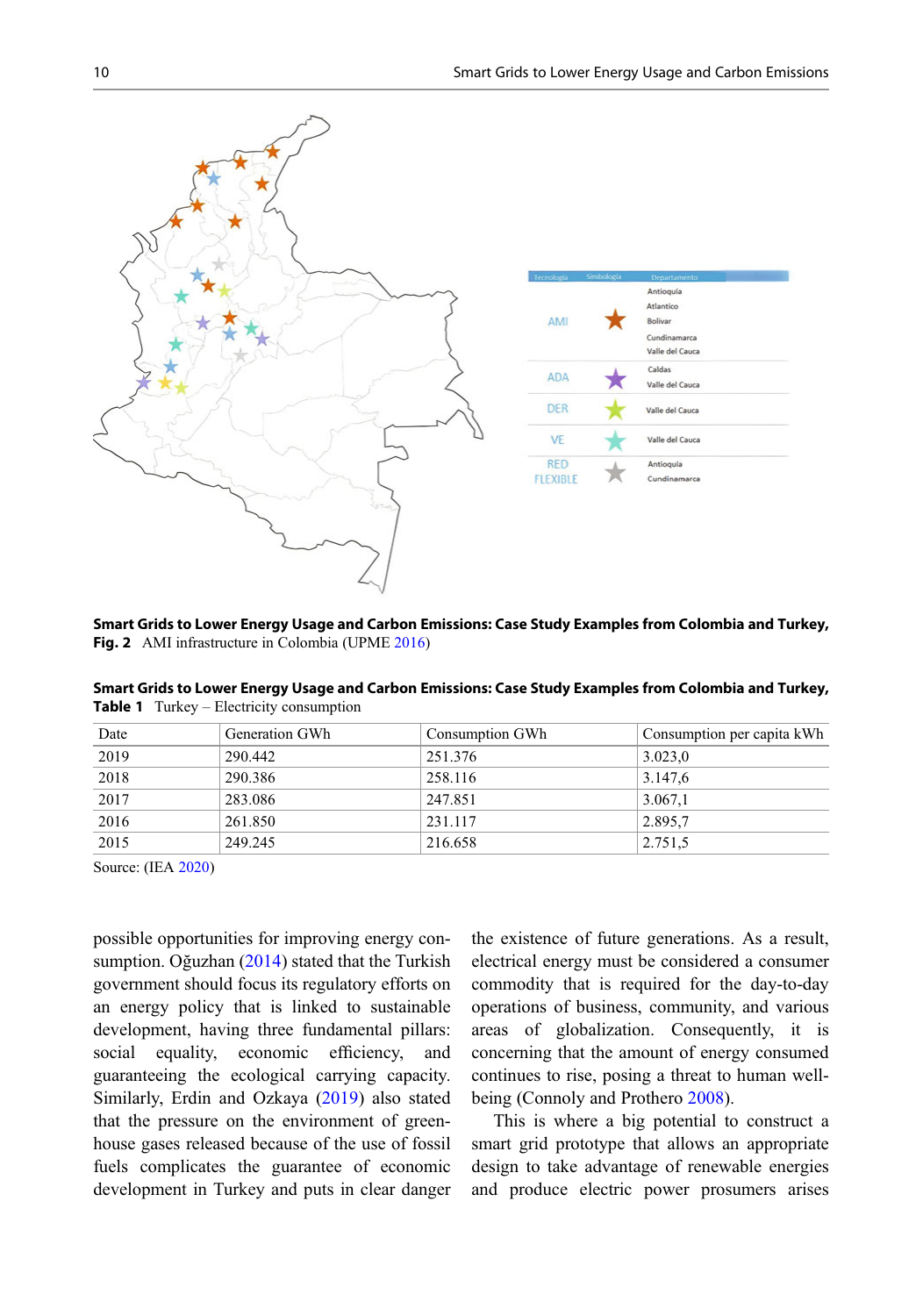because renewable energies play a significant role in ensuring sustainability. As mentioned, Lund [\(2010](#page-15-0)) explained that renewable energy can provide sustainable energy and energy security, generating an intensive global energy future that is technically possible. The government of Turkey is currently seeking to increase the proportion of renewable energy resources (RES), having an increase in an installed capacity greater than 30% of what is currently registered, this indicator has as a goal of compliance with the year 2023, it is contemplated in the process of investing approximately USD 110 billion (Erdin and Ozkaya [\(2019](#page-14-0)). Turkey represents one of the fastest-growing countries for the energy market (OECD [2019](#page-15-0)). There are a variety of options available in Turkey to create an alternative energy system that takes advantage of renewable energies while meeting energy demand, but this requires a long-term energy policy (Oğuzhan [2014\)](#page-15-0). To do so, the country must prepare human talent with technical skills, soft skills, and transversal training that allows them to understand energy problems in the context of communities, from which assertive solutions for generation, monitoring, and control can be developed.

Colombia, for its part, is not far from the search for technological solutions appropriate to its context, to achieve the country's energy efficiency. According to Acosta Pérez ([2019\)](#page-14-0), Colombia is one of the biggest challenges is the incorporation of the consumer as an active role that changes the paradigm from only consumption to the generation of electrical energy, and its responsible use to this new role has been called "prosumer" (Castro et al. [2017](#page-14-0)). For this, an opportunity arises in the training and culture processes hand in hand with the implementation of a smart grid with robust characteristics in its architecture of selfmanagement, cybersecurity, active consumer, asset optimization. To achieve effective proposals that contribute to a properly functioning electrical network, you must have an ICT infrastructure that facilitates and supports applications, for this, you must take into account prioritization elements:

1. Strengthen education and culture in community contexts against the energetic ecosystem.

- 2. Achieve the inclusion and implementation of renewable energy systems.
- 3. Systematization of energy consumption, through smart grid architectures.
- 4. Security, integrity, and privacy of information.

Consistent with the prioritization that was obtained from the review of documents from the Ministry of Mines and Energy, UPME, IPSE, and other entities directly related to the Colombian energy system, it is recognized that education, training, and awareness toward communities and/or end-users. It will be the most important exercise since the impact of the projects will bring greater benefits.

### Results and Discussion

Colombia and Turkey are collaborating to shape a new future for each of their countries, with smart grids being addressed in studies and research. There are also ongoing projects that are having a good influence. Smart grid deployment provides scalability, dependability, security, sustainability, and competitiveness, to name a few benefits. Table [2](#page-11-0) shows the advantages and risks that smart grid adoption has brought to Colombia and Turkey.

The literature review presents that, Colombia and Turkey the path toward the energy transition is on the way, the planned projects, documents, norms, and laws allow migrating to the implementation of smart grids to reduce the use of conventional energy and thereby decrease carbon emissions. Among these, the appropriation of the AMI architecture stands out, as an effective transition strategy, which has been generating good results and tangible benefits such as those mentioned in this document.

For the two nations, there are future challenges such as the consolidation of public policies and a robust legal structure that allows a series of benefits to the end-user community of the energy service and to the industry that implements new technologies and architectures such as those mentioned in this document. Another great challenge is the intelligent control of energy storage that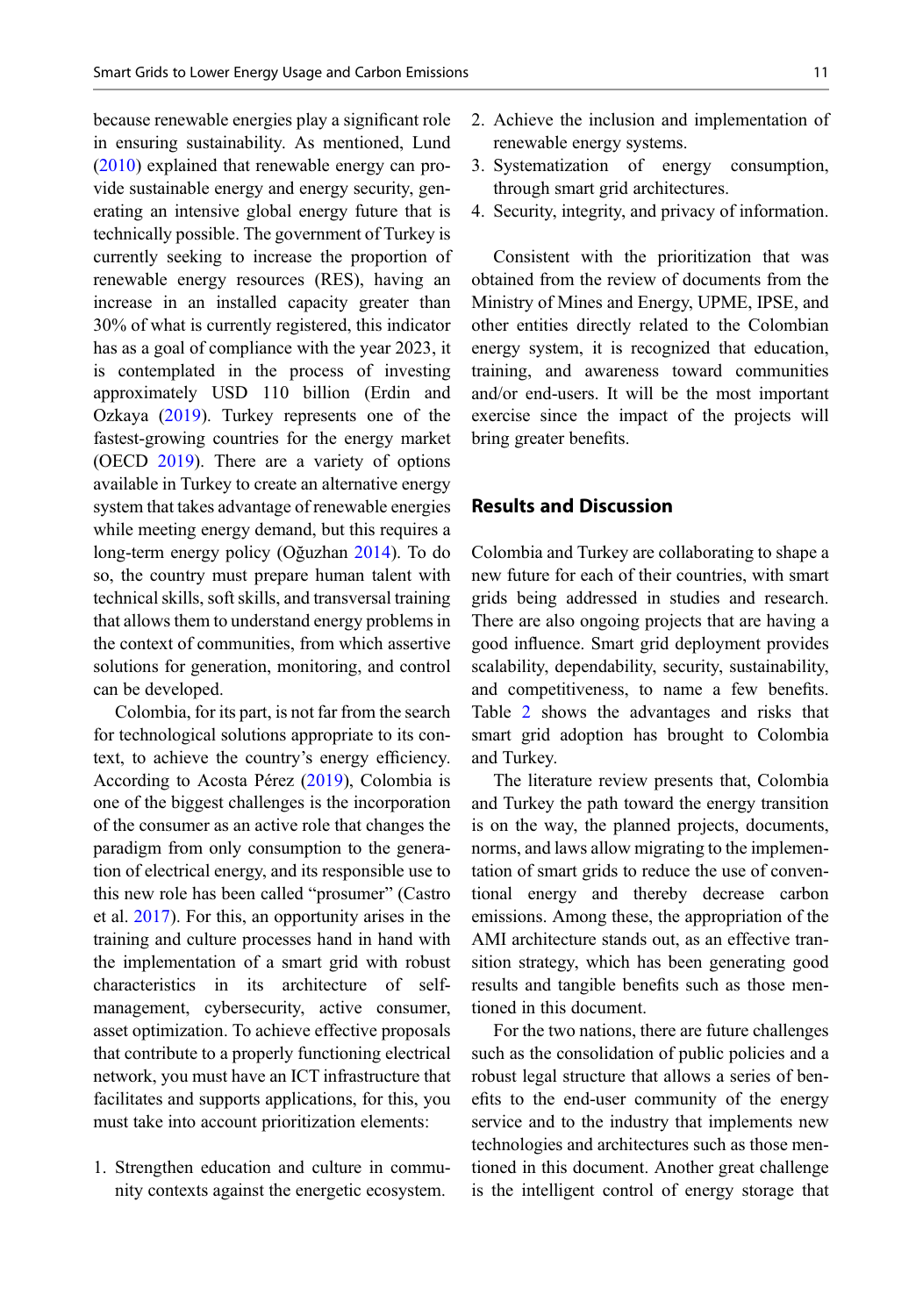<span id="page-11-0"></span>Smart Grids to Lower Energy Usage and Carbon Emissions: Case Study Examples from Colombia and Turkey, Table 2 Benefits and risks of implementing smart grids

| <b>Benefits</b>                                                                                                                                 | <b>Risks</b>                                                                                                                                                                    |  |  |
|-------------------------------------------------------------------------------------------------------------------------------------------------|---------------------------------------------------------------------------------------------------------------------------------------------------------------------------------|--|--|
| Creation of new jobs,<br>economic improvement of<br>the region.                                                                                 | It is necessary to<br>strengthen policies or<br>regulations against the<br>modernization of<br>conditions and other<br>elements for the<br>implementation of the<br>smart grid. |  |  |
| Investment in<br>infrastructure and more<br>efficient technology.                                                                               | Initially, investments in<br>infrastructure, technology,<br>and others have high costs.                                                                                         |  |  |
| Reduction of greenhouse<br>gas emissions and<br>protection of the<br>environment.                                                               | It is observed the need for<br>the smart grid to coexist<br>with traditional networks,<br>for a long time, until they<br>are fully implemented.                                 |  |  |
| Generation, distribution,<br>and energy consumption<br>with adequate monitoring<br>and control.                                                 | Lack of qualified human<br>talent to participate in the<br>execution of smart grid<br>implementation projects.                                                                  |  |  |
| Updated information on<br>supply and demand,<br>additionally control of the<br>quality of the service.                                          | Insufficient parts, spare<br>parts, or components in<br>Colombia and/or Turkey<br>to be able to massif the<br>implementation of<br>smart grid.                                  |  |  |
| Energy management and<br>administration through<br>intelligent equipment that<br>is reflected in energy<br>efficiency and economic<br>benefits. | Communities that inhabit<br>the countries with distrust<br>and doubt in the face of the<br>maturity of the technology<br>and its proper use in the<br>territory.                |  |  |

occurs in the regions, for which the technologies of Industry 4.0 play a fundamental role in terms of the optimization and quality of the devices that are involved in the smart grids. An additional challenge is the formulation of strategies for energy diversity. To this extent, countries must provide conditions for disruptive processes that allow the teaching-learning of local human talent that can face the challenges that arise for the energy transition and industry 4.0 learning from a perspective and worldview of the context. Therefore, the characterization of communities should be the starting point before planning any type of project. Colombia and Turkey have a wide horizon and great

possibilities to take advantage of their natural resources and thus reduce carbon emissions and greenhouse gases, but a strong commitment is necessary at all levels, that is, from the government to the most remote community of the territory, and this process will be achieved in a phased manner, applying the correct technologies, understanding the context, and having legal support for it.

# Proposing a Data Structure Architecture for Smart Grids

This section presents the necessary data structure architecture for smart grids. Therefore, the topics about big data, data structure are discussed, respectively.

### Smart Grids and Big Data

Smart grid is the next-generation energy system capable of managing electricity demand, supply, and efficiency by using advanced digital information and communication technologies to generate the entire system's higher performance and efficiency (Diamantoulakis et al. [2015](#page-14-0)). The advance in big data trends and data processing makes its relationship with networks increasingly close and, in the same sense Wilcox et al. [\(2019](#page-16-0)), presents that the operation of smart grids and future energy management will be increasingly data-driven.

While Munshi and Mohamed [\(2017](#page-15-0)) argues that, the massive amount of data evolving from smart grids must be sufficiently managed, respectively. This is the great challenge from data science that requires advanced IT infrastructures, techniques, challenges associated with interoperability, storage, security, and integrity to deal with the amounts of data and their analysis generated from intelligent energy management systems. Big Data technology encompassing the analysis and transformation of data into useful knowledge with the help of different ICT technologies has become a priority development area for companies in general.

For organizations concerned with the generation and supply of electricity, this process is of great relevance (Colmenares-Quintero et al. [2021\)](#page-14-0). Data analysis allows organizations to be proactive, forward-looking, anticipating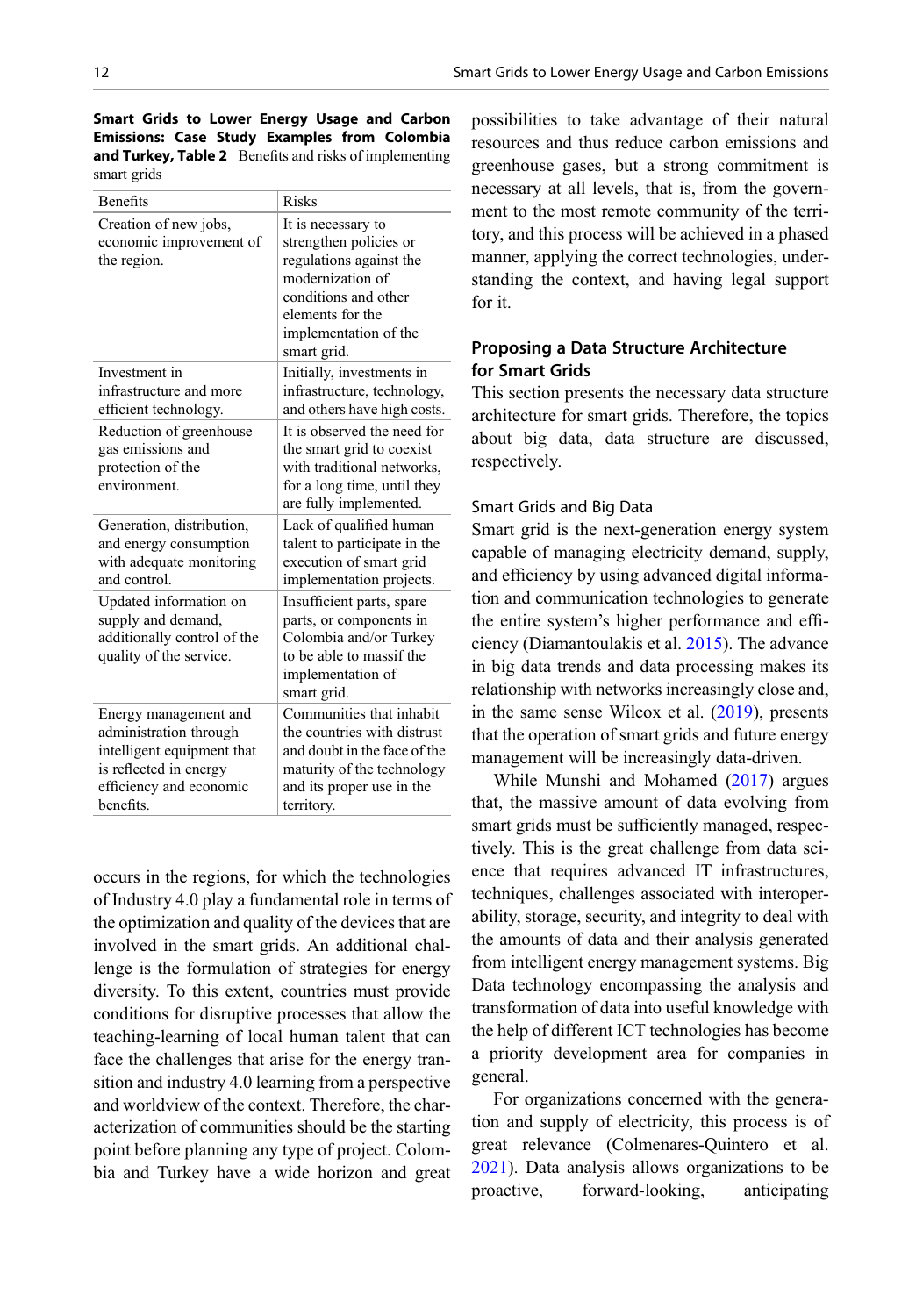outcomes, and behaviors based on data rather than hunches or assumptions (Kannan et al. [2018\)](#page-15-0). It consists of theory-based mathematical models, such as regression models, decision trees, and neural networks or data-driven models, such as clustering or segmentation, that support the development of data mining and machine learning (Cattaneo et al. [2018\)](#page-14-0) for descriptive and predictive analysis that are useful for decision-making (Hastie et al. [2008\)](#page-14-0).

### Data Architecture

Organizations today face both challenges and opportunities arising from the exponential generation and availability of data such as web application data, historical transaction data, and Internet sources.

According to Cai and Zhu ([2015\)](#page-14-0), Zhang et al. [\(2018](#page-16-0)), the characteristics of big data in smart grids are also following the universal modus operandi of big data of 5 Vs: Volume, variety, speed, veracity, and value.

Architecture describes the basic structure with its elements, the relationships between these elements, and the system's relationships with the environment (ISO [2000\)](#page-15-0). It describes the principles for the design, development, and use of the system (IEEE [2000](#page-14-0)). Data architecture represents the data structure of an information system where entity types, modeling, storage, and processing of data and their relationships with each other are shown.

Data architecture is "useful for analyzing large existing data systems, providing the basis for the classification of data analysis processes and technologies. The classification of processes, technologies, and services into groups (components) further facilitates decision-making regarding the implementation of system processes and functionalities" (Sang et al. [2017\)](#page-16-0).

Similarly, big data architectures may refer to the necessary data structures of an entire enterprise as the enterprise data architecture or refer to an application system's data architecture in a section of the enterprise (Mohammad et al. [2014\)](#page-15-0). These architectures comprise an abstract view of the systems and the role of the various system

components, their behavior, and how they interact with each other (Calheiros [2018](#page-14-0)).

Big data analysis requires all forms of different information and communication technologies to be related in an integrated analysis environment. Large-scale data architecture provides the framework for reasoning with all forms of data, consequently contemplates models, abstracts, and rules that direct how data should be stored, ordered, coupled, and implemented in data systems in an application domain.

#### Reference Models for Big Data Architecture

Table [3](#page-13-0) presents the reference models. These models are also mostly presented in layers such as: (1) Data Source; (2) Storage, Processing, and Loading; (3) Data Analysis and Visualization, regardless of the names assigned to them.

## Challenges in Designing Big Data Architectures for Smart Grids

there are various challenges related to big data and smart grids, such as ranging from the integration of different hardware, software, and communications technologies with different energy technologies such as wind, solar, biomass, or water that are acquiring a higher level of maturity and development. The interoperability of the different systems deployed on the smart grid makes it complicated and difficult to obtain data for their real application (Zhang et al. [2018\)](#page-16-0).

Recently, software-defined cloud computing and networking technologies have proven to be very useful for efficiently implementing big data solutions: further work is needed to ensure that computing and networking facilities are scaled up to the ever-increasing scale of the data (Ali et al. [2018\)](#page-14-0). Another important aspect is the need for the human capital skills involved in these processes (technicians, analysts, and end-users) to generate value for the information analyzed and obtain relevant decision-making impacts. More emphasis on aspects such as business models from the user's perspective, consumer-oriented applications, best practices and process models, and the commercialization of large data analyses are possible trends.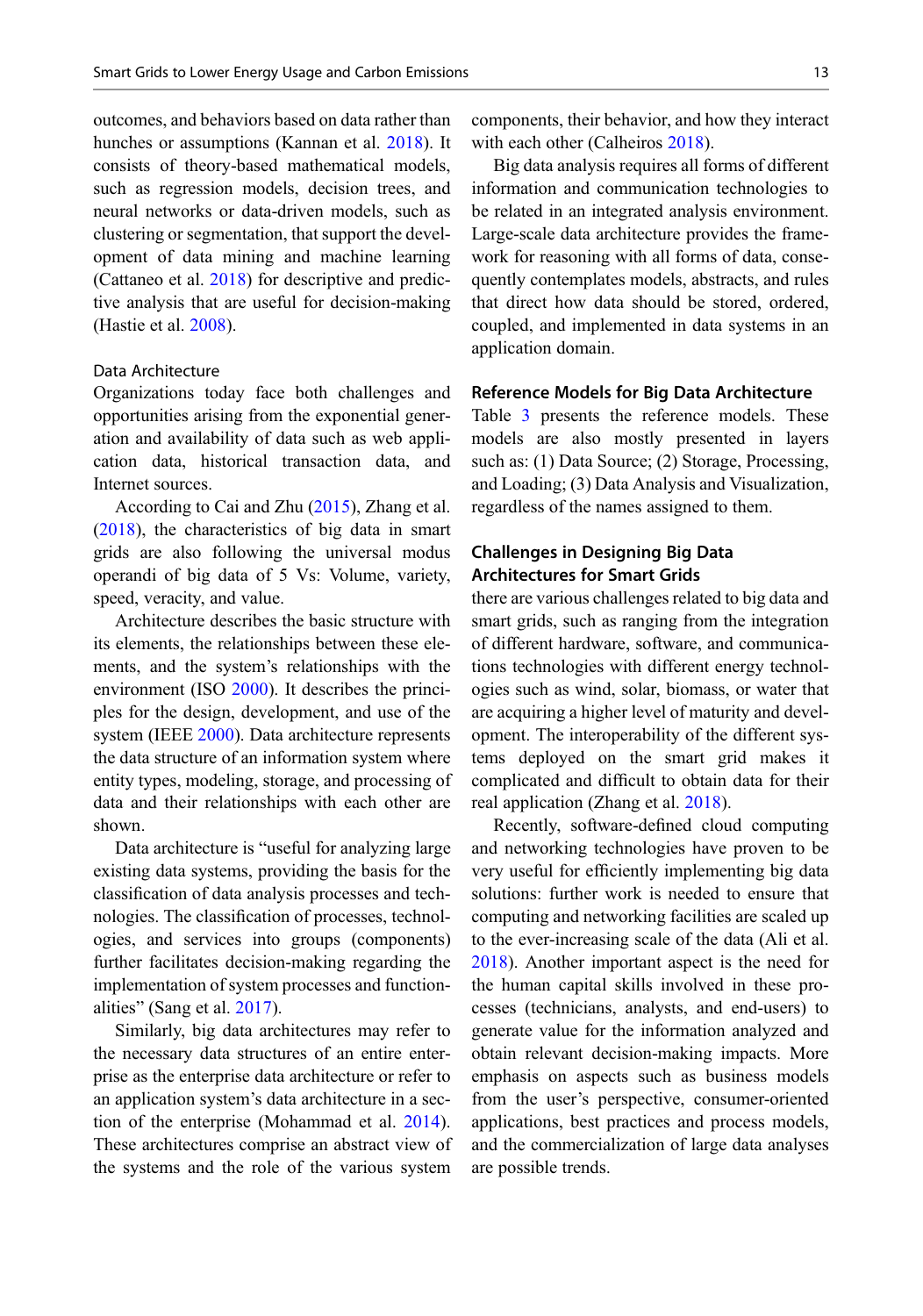| Reference model                           | Data source                           | Data storage, processing, and<br>loading                                                            | Data analysis and<br>visualization  |                       |
|-------------------------------------------|---------------------------------------|-----------------------------------------------------------------------------------------------------|-------------------------------------|-----------------------|
| Microsoft                                 | Data sources                          | Data transformation<br>Data infrastructure                                                          | Data usage                          |                       |
| Big data architecture<br>framework (BDAF) | Data models,<br>structures, and types | Big data management<br>infrastructure and services                                                  | Big data analytics and<br>tools     |                       |
| IBM reference architecture                | Data sources                          | Streaming computing<br>Data integration                                                             | Analytical<br>sources               | Actionable<br>insight |
| ORACLE                                    | Data sources                          | Infrastructure services<br>Big data processing and<br>discovery                                     | Information analysis                |                       |
| PIVOTAL                                   | Capture infrastructure                | Data storage and analytics<br>Big data applications                                                 | Big data applications               |                       |
| SAP big data architecture                 | Ingest                                | Store and process                                                                                   | Consume                             |                       |
| <b>NBDRA</b>                              | Collection                            | Preparation, curation<br>Storage<br>Data organization and<br>distribution<br>Computing and analytic | Analytics, visualization,<br>access |                       |

<span id="page-13-0"></span>Smart Grids to Lower Energy Usage and Carbon Emissions: Case Study Examples from Colombia and Turkey, Table 3 Reference Models Big Data Architectures

Source: (NIST [2015](#page-16-0))

The literature review about challenges in designing big data addressed that legal and ethical aspects such as regulation, privacy, and data security have emerged as remarkable issues in recent years. Such scenarios include cyber-attacks, metadata falsification, packaging, and phishing attacks are evident. These scenarios must be supported by legal issues that are a challenge for countries where the development of these technologies advances faster than the evolution of laws and regulations.

# Conclusion

The study discusses how decreased energy usage and carbon emissions might be accomplished in Colombia and Turkey utilizing smart grid architectural models relevant to SDGs to fill a gap in the literature. Along with the smart grid models, Education 4.0, Energy 4.0, Artificial Intelligent Systems, and POWERBI (processing analysis) are all needed to attain this goal. On the other hand, the acceleration of technology adaptation in various communities has increased due to the pandemic generated by COVID-19. This

pandemic period also created great opportunities to face the challenges of sustainable development. It is therefore essential to think about strengthening the pedagogical models in the processes of teaching defined in plans or curricular models that train children, adolescents, and young people.

In Colombia, through different institutions, organizations, among others, the option to improve the conditions and quality of life of its inhabitants is promoted by putting the SDGs into practice, based on the premise that the environment, society, and the economy, must interact together for optimal development of coexistence and respect for our ecosystem. Meanwhile in Turkey, the shift to digital infrastructure in energy production and consumption has accelerated, smart grid technologies have begun to be deployed, and the use of innovative technologies such as digital games for future generations' education has begun to expand in educational institutions.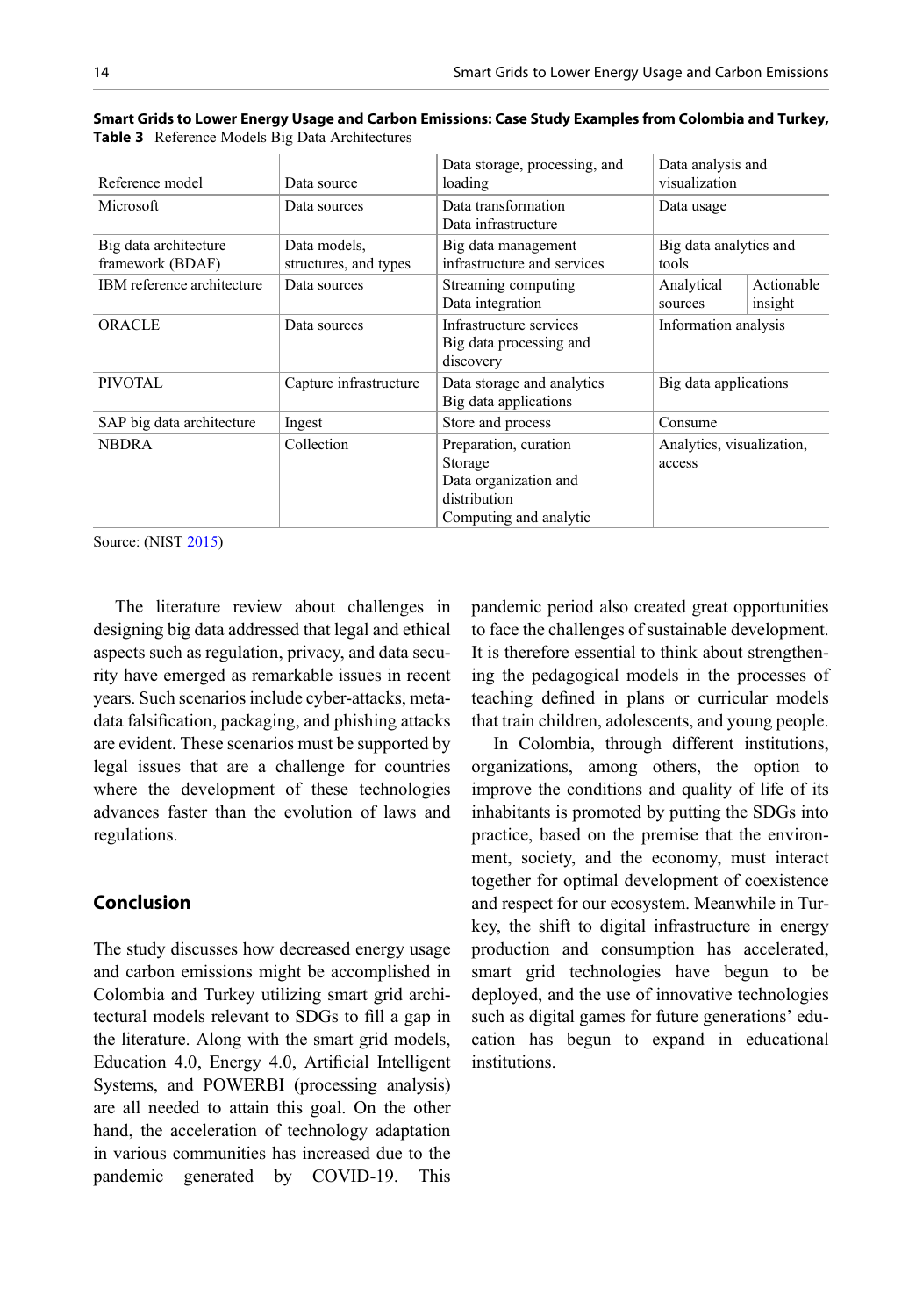## <span id="page-14-0"></span>Cross-References

- ▶ [Big data for smart cities and inclusive growth](http://link.springer.com/search?facet-eisbn=978-3-030-51812-7&facet-content-type=ReferenceWorkEntry&query=Big data for smart cities and inclusive growth)
- $\triangleright$  [Smart city: A universal approach in particular](http://link.springer.com/search?facet-eisbn=978-3-030-51812-7&facet-content-type=ReferenceWorkEntry&query=Smart city: A universal approach in particular contexts) [contexts](http://link.springer.com/search?facet-eisbn=978-3-030-51812-7&facet-content-type=ReferenceWorkEntry&query=Smart city: A universal approach in particular contexts)

## References

- Abdulla. (2015). The deployment of advanced metering infrastructure. In First workshop on Smart Grid and Renewable Energy (SGRE), 2015, (pp. 1–3). [https://](https://doi.org/10.1109/sgre.2015.7208738) [doi.org/10.1109/sgre.2015.7208738](https://doi.org/10.1109/sgre.2015.7208738)
- Acosta Pérez. (2019). Identificación de retos tic de los consumidores como actores activos en el marco de SA y propuesta de estrategia para afrontarlos en el contexto colombiano.
- Ali, M. B., Wood-Harper, T., & Mohamad, M. (2018). Benefits and challenges of cloud computing adoption and usage in higher education: A systematic literature review. International Journal of Enterprise Information Systems (IJEIS), 14(4), 64–77. [https://doi.org/10.](https://doi.org/10.4018/IJEIS.2018100105) [4018/IJEIS.2018100105](https://doi.org/10.4018/IJEIS.2018100105).
- Beck, M. T., Fischer, A., Botero, J. F., Linnhoff-Popien, C., & de Meer, H. (2015). Distributed and scalable embedding of virtual networks. Journal of Network and Computer Applications, 56, 124–136.
- Belmans, R., Buijs, P., & Bekaert, D. (2010). Seams issues in European transmission investments. The Electricity Journal, 23(10), 18–26.
- Bodek, K. (2018). Just-in time at Toyota. New York: CRC Press/Routledge. [https://doi.org/10.1201/](https://doi.org/10.1201/9780203749715) [9780203749715](https://doi.org/10.1201/9780203749715).
- Brown, R. E (2008). Impact of smart grids on distribution system design. In IEEE power and energy society general meeting-conversion and delivery of electrical energy in the  $21st$  century,  $2008$ , (pp. 1-4). [https://](https://doi.org/10.1109/pes.2008.4596843) [doi.org/10.1109/pes.2008.4596843](https://doi.org/10.1109/pes.2008.4596843)
- Cai, L., & Zhu, Y. (2015). The challenges of data quality and data quality assessment in the big data era. Data Science Journal, 14.
- Calheiros, R. N. (2018). Big data architectures. Encyclopedia of Big Data Technologies, 1–7. [https://doi.org/](https://doi.org/10.1007/978-3-319-63962-8_39-1) [10.1007/978-3-319-63962-8\\_39-1](https://doi.org/10.1007/978-3-319-63962-8_39-1).
- Cattaneo, L., Fumagalli, L., Macchi, M., & Negri, E. (2018). Clarifying data analytics concepts for industrial engineering. IFAC-PapersOnLine, 51(11), 820–825.
- Castro, N., Alves, J., Dantas, G., & Ferreira, D. (2017). Estado da arte da difusão de recursos energéticos distribuídos em quatro estados norte-americanos. Texto de discussão do setor elétrico, (72).
- CENELEC. (2014). The basic standard for the in-situ measurement of electromagnetic field strength is related to human exposure in the vicinity of base stations. European standard EN 50492:2008/A1: 2014. European Committee for Electrotechnical Standardization: Brussels.
- Colak, I., Bayindir, R., Fulli, G., Tekin, I., Demirtas, K., & Covrig, C.-F. (2014). SA opportunities and applications in Turkey. Renewable and Sustainable Energy Reviews., 33, 344–352. [https://doi.org/10.1016/j.rser.](https://doi.org/10.1016/j.rser.2014.02.009) [2014.02.009](https://doi.org/10.1016/j.rser.2014.02.009).
- Colmenares-Quintero, R. F., Valderrama-Riveros, O. C., Macho-Hernantes, F., Stansfield, K. E., & Colmenares-Quintero, J. C. (2021). Renewable energy-smart sensing system monitoring for an off-grid vulnerable community in Colombia. *Cogent Engineering*, 8(1), 1936372.
- Connolly, J., & Prothero, A. (2008). Green consumption: Life-politics, risk and contradictions. Journal of consumer culture, 8(1), 117–145.
- Daily Sabah. (2020, February 13). Renewables account for almost half of turkeys installed power. [https://www.](https://www.dailysabah.com/energy/2020/02/13/renewables-account-for-almost-half-of-turkeys-installed-power) [dailysabah.com/energy/2020/02/13/renewables](https://www.dailysabah.com/energy/2020/02/13/renewables-account-for-almost-half-of-turkeys-installed-power)[account-for-almost-half-of-turkeys-installed-power](https://www.dailysabah.com/energy/2020/02/13/renewables-account-for-almost-half-of-turkeys-installed-power)
- Darby, S., Strömbäck, J., & Wilks. (2013). M. Potential carbon impacts of SA development in six European countries. Energy Efficiency, 6, 725-739. [https://doi.](https://doi.org/10.1007/s12053-013-9208-8) [org/10.1007/s12053-013-9208-8.](https://doi.org/10.1007/s12053-013-9208-8)
- Diamantoulakis, P. D., Kapinas, V. M., & Karagiannidis, G. K. (2015). Big data analytics for dynamic energy management in SAs. Big Data Research, 2(3), 94–101.
- EEE. (2000). Intelligent network workshop. [https://doi.](https://doi.org/10.1109/inw.2000.868159) [org/10.1109/inw.2000.868159.](https://doi.org/10.1109/inw.2000.868159)
- Elder. (2020). Turkey SA 2023 vision and strategy roadmap summary report. [http://www.elder.org.tr/](http://www.elder.org.tr/Content/yayinlar/TAS%20EN.pdf) [Content/yayinlar/TAS%20EN.pdf,](http://www.elder.org.tr/Content/yayinlar/TAS%20EN.pdf) [www.](http://www.smartgridturkey.org) [smartgridturkey.org](http://www.smartgridturkey.org)
- EPA. (2020). Retrieved from. [https://www.epa.gov/](https://www.epa.gov/ghgemissions/sources-greenhouse-gas-emissions#:~:text=Electricity%20production%20(26.9%20percent%20of,mostly%20coal%20and%20natural%20gas) [ghgemissions/sources-greenhouse-gas-emissions#:~:](https://www.epa.gov/ghgemissions/sources-greenhouse-gas-emissions#:~:text=Electricity%20production%20(26.9%20percent%20of,mostly%20coal%20and%20natural%20gas) [text](https://www.epa.gov/ghgemissions/sources-greenhouse-gas-emissions#:~:text=Electricity%20production%20(26.9%20percent%20of,mostly%20coal%20and%20natural%20gas)=[Electricity%20production%20\(26.9%20percent](https://www.epa.gov/ghgemissions/sources-greenhouse-gas-emissions#:~:text=Electricity%20production%20(26.9%20percent%20of,mostly%20coal%20and%20natural%20gas) [%20of,mostly%20coal%20and%20natural%20gas](https://www.epa.gov/ghgemissions/sources-greenhouse-gas-emissions#:~:text=Electricity%20production%20(26.9%20percent%20of,mostly%20coal%20and%20natural%20gas)
- Erdin, C. Y., & Ozkaya, G. (2019). Estrategias energéticas de Turquía para 2023 y oportunidades de inversión para fuentes de energía renovable: selección del sitio basado en electre. Sostenibilidad, 11(7), 2136.
- Etesami, S. R., Saad, W., Mandayam, N. B., & Poor, H. V. (2018a). Stochastic games for the SA energy management with prospect prosumers. IEEE Transactions on Automatic Control, 63(8), 2327–2342.
- Etesami, Saad, W., Mandayam, N. B., & Poor, H. V. (2018b). Stochastic games for the SA energy management with Prospect prosumers. IEEE Transactions on Automatic Control, 63(8), 2327–2342. [https://doi.org/](https://doi.org/10.1109/TAC.2018.2797217) [10.1109/TAC.2018.2797217.](https://doi.org/10.1109/TAC.2018.2797217)
- Fu, L., et al. (2012). An analysis on the low-carbon benefits of SA of China. Physics Procedia, 24, 328–336.
- Gottschalck, M., et al. (2017). The use case and SA architecture model approach. Cham: Springer.
- Hanser. (2010). Agile Prozesse: Von XP über Scrum bis MAP. Berlin\Heidelberg: Springer. [https://doi.org/10.](https://doi.org/10.1007/978-3-642-12313-9) [1007/978-3-642-12313-9](https://doi.org/10.1007/978-3-642-12313-9).
- Hastie, T., Tibshirani, R., & Friedman, J. (2008). The elements of statistical learning. Data mining, inference, and prediction (2nd ed.). Springer.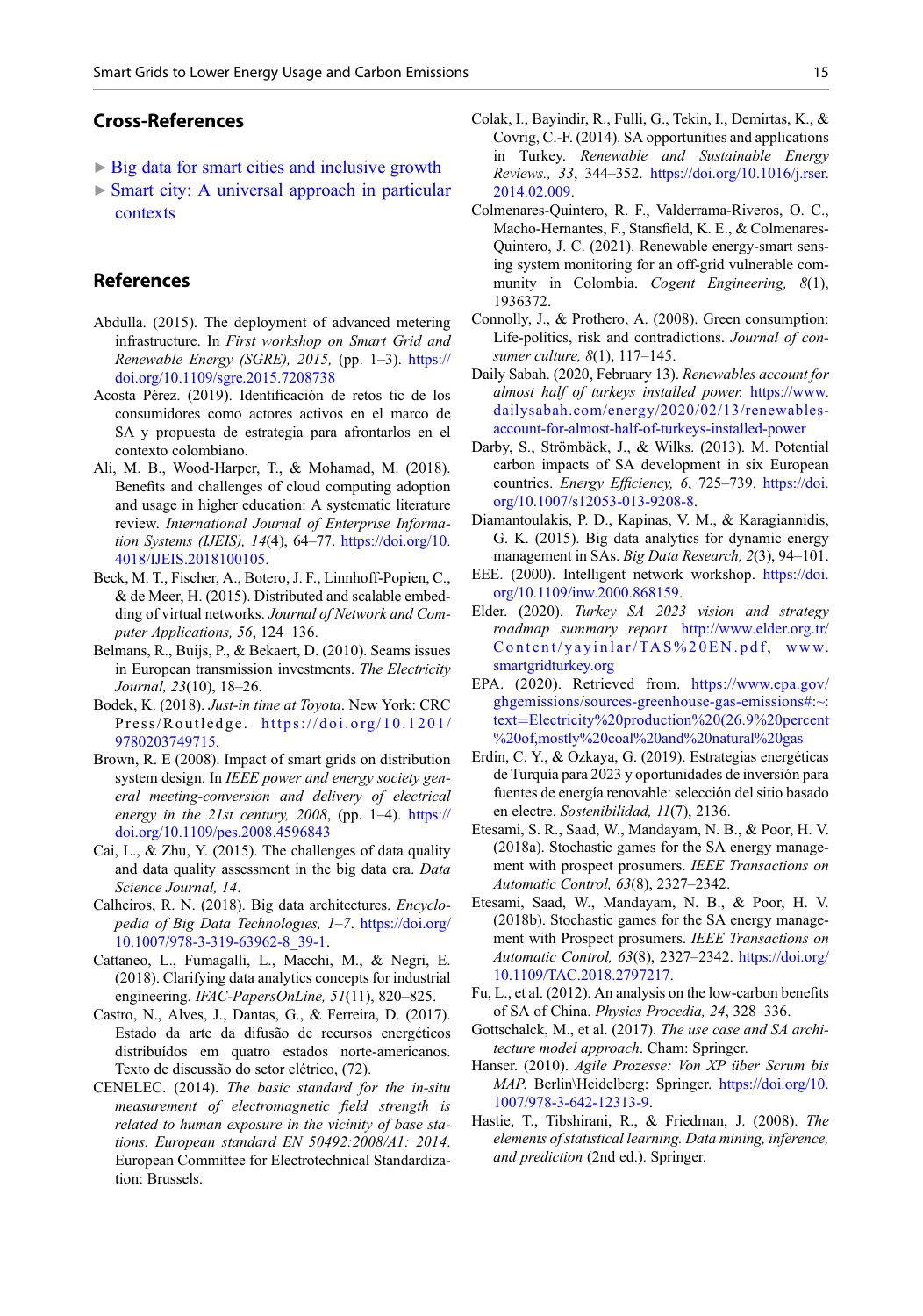- <span id="page-15-0"></span>Highsmith, & Cockburn, A. (2001). Agile software development: The business of innovation. Computer (Long. Beach. Calif), 34(9), 120–127. [https://doi.org/10.1109/](https://doi.org/10.1109/2.947100) [2.947100.](https://doi.org/10.1109/2.947100)
- Hu, W., Zhou, H., Lai, J. & Deng, Q. (2014). Demand-side energy management: FTTH-based mode for smart homes. In 2014 American Control Conference (pp. 1704–1709). IEEE.
- IEA. (2020). World energy balance 2020. [https://www.iea.](https://www.iea.org/countries/turkey) [org/countries/turkey](https://www.iea.org/countries/turkey)
- IRENA. (2016). International renewable energy agency <https://www.irena.org/>
- Iso 20000. (2008). Process Improvement with CMMI® V1.2 and ISO Standards, 359–395. [https://doi.org/10.](https://doi.org/10.1201/9781420052848.axg) [1201/9781420052848.axg.](https://doi.org/10.1201/9781420052848.axg)
- Jacobson, I., Spence, I., & Kerr, B. (2016). Use-case 2.0. Communications of the ACM, 59(5), 61–69.
- Kanchev, H., Lu, D., Colas, F., Lazarov, V., & Francois, B. (2011). Energy management and operational planning of a microgrid with a PV-based active generator for SA applications. IEEE Transactions on Industrial Electronics, 58(10), 4583–4592.
- Kannan, N., Sivasubramanian, S., Kaliappan, M., Vimal, S., & Suresh, A. (2018). Predictive big data analytic on demonetization data using support vector machine. Cluster Computing. [https://doi.org/10.1007/s10586-](https://doi.org/10.1007/s10586-018-2384-8) [018-2384-8](https://doi.org/10.1007/s10586-018-2384-8).
- Kantarci, E., & Mouftah, H. T. (2011). Wireless sensor networks for cost-efficient residential energy management in the SA. IEEE Transactions on SA, 2(2), 314–325. <https://doi.org/10.1109/TSG.2011.2114678>.
- Keskin, M. (2021). SAS and Turkey: An overview of the current power system and SA development.
- Kolberg, & Zühlke, D. (2015). Lean Automation enabled by Industry 4.0 Technologies. IFAC-PapersOnLine, 48(3), 1870–1875. [https://doi.org/10.1016/j.ifacol.](https://doi.org/10.1016/j.ifacol.2015.06.359) [2015.06.359](https://doi.org/10.1016/j.ifacol.2015.06.359).
- Lee, Y. et al. (2012). SA and its application in sustainable cities, Technical note 446, Inter-American Development Bank.
- Lund, H., Connolly, D., Mathiesen, B. V., & Leahy, M. (2010). A review of computer tools for analysing the integration of renewable energy into various energy systems. Applied energy, 87(4), 1059–1082.
- McGranahan, G., Marcotullio, P., Bai, X., Balk, D., Braga, T., Douglas, I., Elmquist, T., Rees, W., Satterwaite, D., Songsore, J., & Zlotnik, H. (2005). Urban systems. In R. Hassan, R. Scholes, & N. Ash (Eds.), Ecosystems and human well-being. volume 1: Current state and trends. Washington: Island Press & Millennium Ecosystem Assessment.
- Milborrow, S. (2016). Multiview active shape models with SIFT descriptors.
- Mohammad, A., Mcheick, H., & Grant, E. (2014). Big data architecture evolution: 2014 and beyond. In Proceedings of the fourth ACM international symposium on Development and analysis of intelligent vehicular networks and applications (pp. 139–144).
- Mohassel, A., Fung, F. M., & Raahemifar, K. (2014). Application of advanced metering infrastructure in SAs. In 22nd Mediterranean conference on control and automation 2014, (pp. 822–828). [https://doi.org/](https://doi.org/10.1109/med.2014.6961475) [10.1109/med.2014.6961475.](https://doi.org/10.1109/med.2014.6961475)
- Munshi, A. A., & Mohamed, Y. A. R. I. (2017). Extracting and defining flexibility of residential electrical vehicle charging loads. IEEE Transactions on Industrial Informatics, 14(2), 448–461.
- Nhede. (2017). Analysis: Smart energy investments in Turkey Turkey. [https://www.smart-energy.com/features](https://www.smart-energy.com/features-analysis/analysis-turkey-energy-market/)[analysis/analysis-turkey-energy-market/](https://www.smart-energy.com/features-analysis/analysis-turkey-energy-market/)
- OCDE. (2014). Estudio de la OCDE sobre politicas y regulación de telecomunicaciones en Colombia. Paris OECD Publishing.
- OECD. (2019). OECD Environmental performance reviews: Turkey 2019. [https://www.oecd.org/turkey/](https://www.oecd.org/turkey/oecd-environmental-performance-reviews-turkey-2019-9789264309753-en.htm) [oecd-environmental-performance-reviews-turkey-2019-](https://www.oecd.org/turkey/oecd-environmental-performance-reviews-turkey-2019-9789264309753-en.htm) [9789264309753-en.htm](https://www.oecd.org/turkey/oecd-environmental-performance-reviews-turkey-2019-9789264309753-en.htm)
- Oğuzhan. (2014). B. A. T. I. Türkiye'de Yenilenebilir Enerji Kaynaklarinin Sürdürülebilir Kalkinmaya Etkisi Konusunda Bir Alan Araştirmasi. Trakya Üniversitesi Sosyal Bilimler Dergisi, 16(2), 27–38.
- Oral, H. V., Carvalho, P., Gajewska, M., Ursino, N., Masi, F., Hullebusch, E. D. V., ... Zimmermann, M. (2020). A review of nature-based solutions for urban water management in European circular cities: A critical assessment based on case studies and literature. Blue-Green Systems, 2(1), 112–136.
- Pawar, P., & Panduranga, V. (2019). Performance analysis of a smart meter node for congestion avoidance and Los coverage.
- Prakesh, S., & Sherine, S. (2017). Forecasting methodologies of solar resource and Pv power for Sa energy management. International Journal of Pure and Applied Mathematics, 116(18), 313–318.
- Pratt, R. G., Balducci, P. J., Gerkensmeyer, C., Katipamula, S., Kintner-Meyer, M. C., Sanquist, T. F., ... Secrest, T. J. (2010). The SA: an estimation of the energy and CO2 benefits (No. PNNL-19112 Rev 1). Richland: Pacific Northwest National Lab. (PNNL).
- Rathor, S., & Saxena, D. (2020). Energy management system for SA: An overview and key issues. International Journal of Energy Research., 44. [https://doi.org/](https://doi.org/10.1002/er.4883) [10.1002/er.4883.](https://doi.org/10.1002/er.4883)
- Rey, J., Vergara, P. P., Osma-Pinto, G., Ordonez, G.. (2013). Analysis for inclusion of SAs technology in Colombian electric power system. [https://doi.org/10.](https://doi.org/10.13140/RG.2.1.2863.7920) [13140/RG.2.1.2863.7920.](https://doi.org/10.13140/RG.2.1.2863.7920)
- Roldan, G. M. C. et al. (2013). Characterization model of SA in Colombia, VII International Symposium on Water Quality, 7.
- Rua, D. Issicaba, D., Soares, F. J., Almeida, P. M. R., Rei, R. J., & Lopes, J. A. P. (2010). Advanced metering infrastructure functionalities for electric mobility. In 2010 IEEE PES innovative smart grid technologies conference Europe (ISGT Europe), 2010, (pp. 1–7). <https://doi.org/10.1109/isgteurope.2010.5638854>